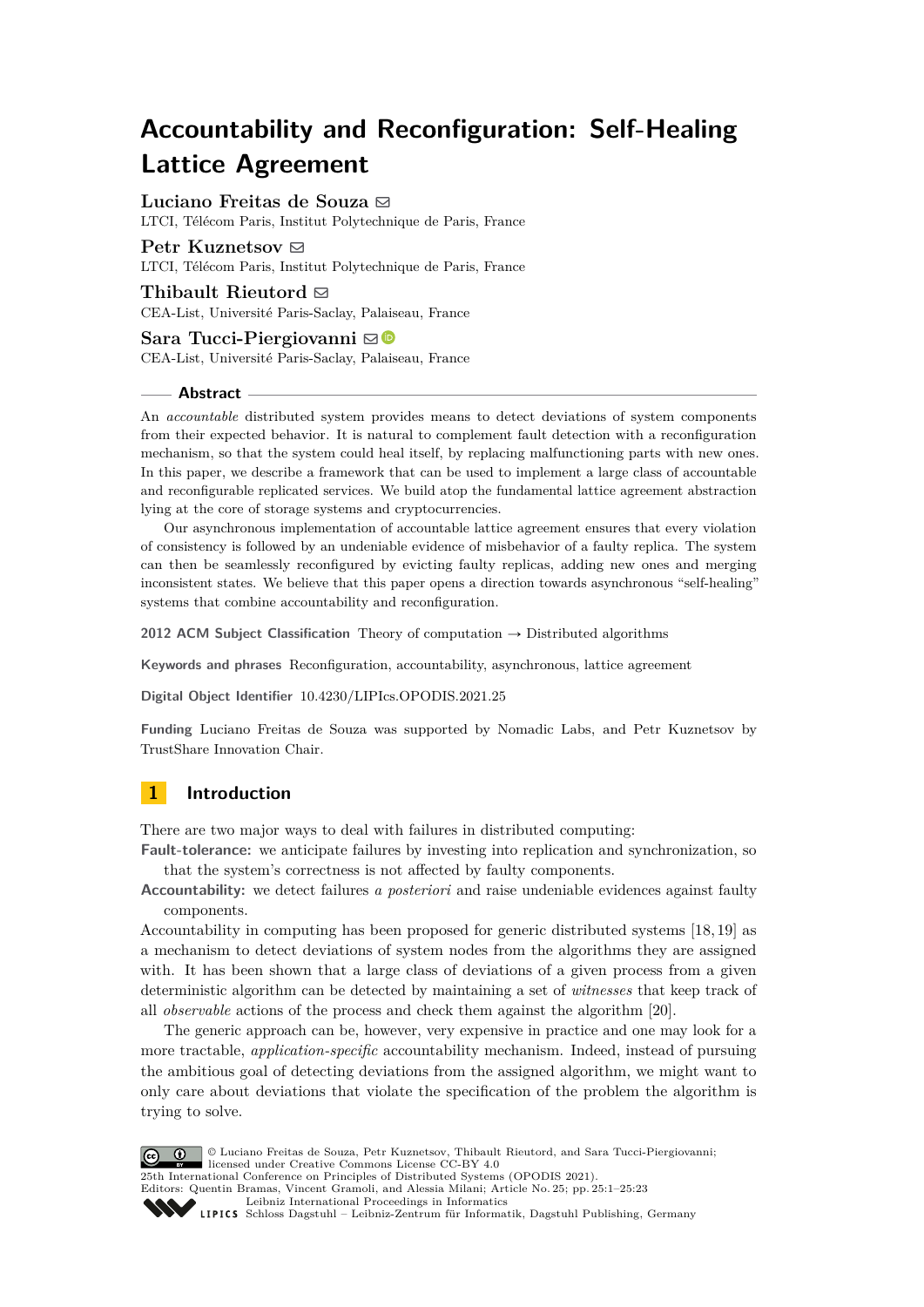#### **25:2 Accountability and Reconfiguration: Self-Healing Lattice Agreement**

The idea has been successfully employed in the context of Byzantine Consensus [\[11\]](#page-15-0). The accountable version of consensus guarantees correctness as long as the number of faulty processes does not exceed some fixed *f*. But if correctness is violated, e.g., honest processes take different decisions, then at least  $f + 1$  Byzantine processes are presented with undeniable evidences of misbehavior. This is not surprising: a decision in a typical *f*-resilient consensus protocol must receive *acknowledgements* from a *quorum* of processes, and any two quorums must have at least  $f + 1$  processes in common [\[31\]](#page-16-3). The fact that two processes took different decisions implies that at least  $f + 1$  processes in the intersection of the corresponding quorums *equivocated*, i.e., acknowledged conflicting decision values. Assuming that every decision is provided with a cryptographic *certificate* containing the set of signed acknowledgements from a quorum of processes, we can immediately construct a desired evidence. Polygraph [\[11\]](#page-15-0), a recent accountable Byzantine Consensus protocol, naturally builds upon the classical PBFT protocol [\[9\]](#page-15-1). One may ask – okay, we have detected a faulty process, but what should we do next? Ideally, we would like to *reconfigure* the system by evicting the faulty process and *reinitializing* the system state.

*Reconfigurable replicated systems* [\[15,](#page-16-4) [16,](#page-16-5) [21,](#page-16-6) [35\]](#page-17-0) allow the users to dynamically update the set of replicas. It has been recently shown that reconfiguration can be implemented in purely *asynchronous* environments [\[1,](#page-15-2) [2,](#page-15-3) [15,](#page-16-4) [21,](#page-16-6) [23,](#page-16-7) [35\]](#page-17-0). The idea was first applied to (read-write) storage systems [\[1,](#page-15-2) [2,](#page-15-3) [15\]](#page-16-4), and then extended to max-registers [\[21,](#page-16-6) [35\]](#page-17-0) and more general *lattice* data types, first in the crash-fault context [\[23\]](#page-16-7) and then for Byzantine failures [\[24\]](#page-16-8).

**Contribution.** In this paper, we propose a framework that can be used to implement a large class of replicated services that are both accountable and reconfigurable. Following recent work on reconfiguration [\[21,](#page-16-6) [23,](#page-16-7) [24\]](#page-16-8), we build atop the fundamental *lattice agreement* abstraction. Lattice agreement [\[4,](#page-15-4) [14\]](#page-16-9) (LA) takes arbitrary inputs in a *lattice* (a partially ordered set equipped with a *join* operator) and returns outputs that are (1) joins of the inputs, and (2) ordered with respect to the lattice partial order. The LA abstraction is weaker than consensus and can be implemented in an asynchronous system.

Lattice agreement appears to be a perfect match for both desired features: accountability and reconfiguration. Indeed, a quorum-based LA implementation enables detection of misbehaving parties: as soon as two correct users learn two incomparable values, they also obtain a proof of misbehavior of all replicas that *signed* both values. Furthermore, the very process of reconfiguration can be represented as agreement defined on a lattice of *configurations* [\[21,](#page-16-6) [23\]](#page-16-7). These two observations inspire the design of our system.

We propose an accountable *and* reconfigurable implementation that reaches agreement on a *joint* lattice: an object lattice (defining the current *state* of the replicated object) and a configuration lattice (defining the current *configuration* of the replicas). Assuming that the number of failures is less than half of the system size, our implementation is *alive*. It is also *safe* if only benign (crash) failures occur. Once safety is violated, i.e., two correct users learn two incomparable object states, some Byzantine replicas are inevitably confronted with an undeniable proof of misbehavior. The system is then seamlessly reconfigured by evicting the detected replicas, adding new ones and merging inconsistent states. Once the state is merged, the system comes back to providing safety and liveness, as long as no new replicas exhibits Byzantine behavior. Eventually all Byzantine replicas are detected and the system comes back to maintaining both liveness and safety.

**Outdated configurations are harmless.** Our system prevents users from accessing outdated configurations with the use of *forward-secure digital signature scheme* [\[5,](#page-15-5) [13\]](#page-16-10). A member of each new configuration is assigned a new secret key. Furthermore, honest members of an old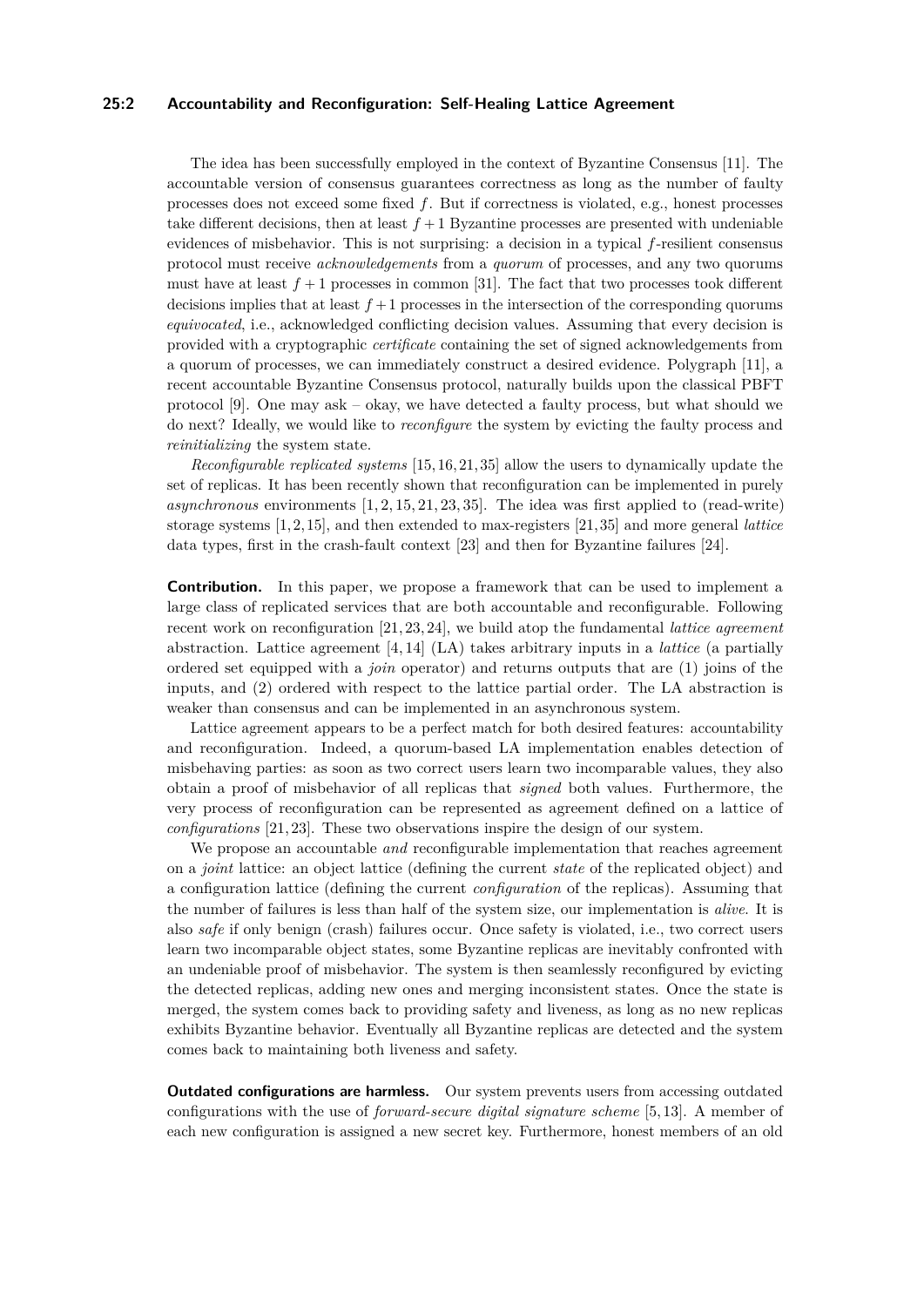configuration are expected to destroy their old keys before moving to a new one. Thus, if they are later compromised, they will not be able to serve clients' requests, and the remaining Byzantine replicas will not constitute a quorum.

**On Byzantine clients.** For simplicity, our solution assumes that service replicas are subject to Byzantine failures, but clients are *benign*: they can only fail by crashing. This assumption has already been made in designs of fault-tolerant storage systems [\[29\]](#page-16-11). In our case, it precludes the cases when a Byzantine client brings the system into a compromised configuration or slows down the system by issuing excessive reconfiguration requests. In Appendix [A](#page-17-1) we also describe a *one-shot* version of accountable lattice agreement, without reconfiguration, in which both clients and replicas can be Byzantine. Marrying reconfiguration and accountability in a *long-lived* service that can be accessed by Byzantine clients remains an important challenge. One way to address it is to assume an external *access control* mechanism [\[36\]](#page-17-2) ensuring that only "authentic" configurations are accepted as inputs to the reconfiguration procedure. We discuss this issue in more detail in Section [6.](#page-14-0)

**Summary.** Altogether, we believe that this paper opens a new area of asynchronous "selfhealing" systems that combine accountability and reconfiguration. Such a system either preserves safety and liveness or preserves liveness and compensates safety violations with eventual detection of Byzantine replicas. It also exports a reconfiguration interface that allows the clients to replace compromised replicas with new, correct ones. In this paper, we show that both mechanisms, accountability and reconfiguration, can be implemented in a purely asynchronous (in the modern parlance – *responsive*) way.

**Road map.** The rest of the paper is organized as follows. In Section [2,](#page-2-0) we introduce our system model. In Section [3,](#page-3-0) we state the problem of reconfigurable and accountable lattice agreement (RALA) and in Section [4.1,](#page-5-0) we describe our RALA implementation analysing its correctness. In Section [5,](#page-12-0) we discuss related work, and in Section [6](#page-14-0) we present an overview of possible improvements and interesting open questions. In Appendix [A,](#page-17-1) we present our one-shot accountable lattice agreement (A1LA) that assumes that both clients and replicas can be Byzantine and analyse its correctness.

# <span id="page-2-0"></span>**2 System Model**

We assume that the system is asynchronous and that it is composed by a set  $\Pi$  of processes that communicate over reliable message-passing channels exchanging authenticated messages. These processes are split into a set Σ of *replicas* that maintain a *replicated service* and a set Γ of *clients* that use the service. We assume the existence of a global clock with range N, but the processes do not have access to it.

In each run, a process can be: (1) *correct*  $(C)$  if it faithfully follows the algorithm it is assigned with, (2) *benign* (*B*) if it can only deviate from the algorithm by prematurely stopping taking steps of its algorithm, or (3) *malicious* (*M*) or Byzantine if it skips steps or takes a step not prescribed by its algorithm.

We assume a *forward-secure digital signature scheme* [\[5,](#page-15-5) [6,](#page-15-6) [13,](#page-16-10) [28\]](#page-16-12). In the scheme, the public key of a process  $p$  is fixed while its secret key  $sk_t^p$  evolves with its *timestamp*  $t$ , a natural number bounded by a fixed natural parameter  $T$ , usually taken sufficiently large (e.g.,  $2^{64}$ ), to accommodate any possible system lifetime. For any  $t'$ ,  $t < t' \leq T$ , the process can *update its secret key* and obtain  $sk_t^p$  from  $sk_t^p$ . However, we assume that it is computationally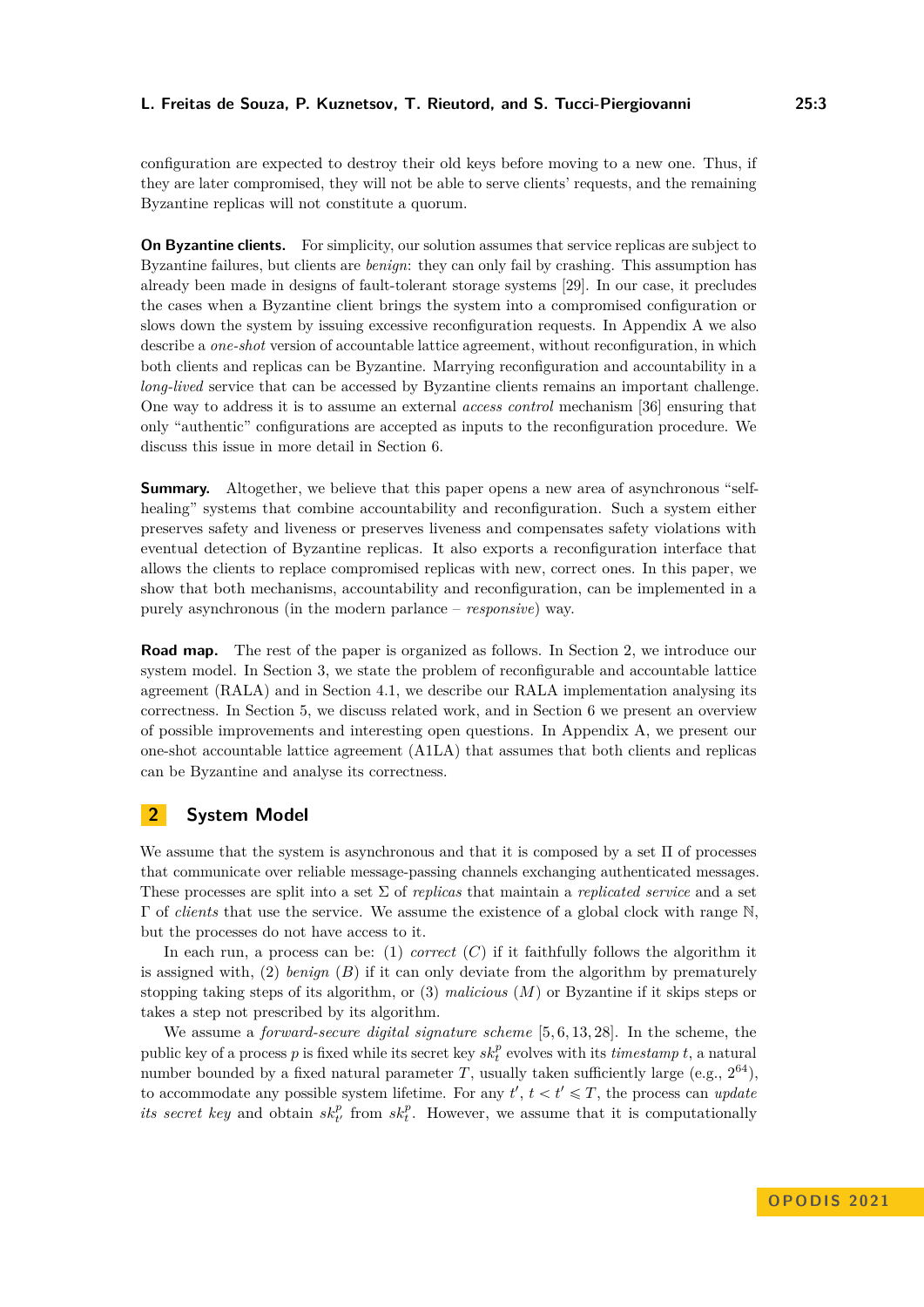### **25:4 Accountability and Reconfiguration: Self-Healing Lattice Agreement**

infeasible to "downgrade" the key to a lower timestamp, from  $sk_t^p$  to  $sk_t^p$ . In particular, once a process updates its timestamp from  $t$  to  $t' > t$ , and then destroys  $sk_t^p$ , it is no longer able to sign messages with timestamp less than  $t'$ , even if it turns Byzantine later.

More formally, we model a forward-secure signature scheme as an oracle which associates every process  $p$  with a timestamp  $t_p$ . The oracle provides process  $p$  with three operations: (1) *UpdateFSKeys*(*t*) sets  $t_p$  to *t* if *t* is greater than the current value of  $t_p$  but less or equal to *T* (2)  $FSSign(m, t)$  returns a signature *s* for message *m* and timestamp *t*, assuming  $t \geq t_p$ ; (3) *FSVerify* $(m, t, s, q)$  returns *true* iff the message *m* provides a signature *s* generated by a valid call  $FSSign(m, t)$  by process *q*.

We also make use of a weak broadcast primitive that ensures that once a correct process broadcasts a message, all correct processes eventually receive it, e.g., via a gossip mechanism. Notice that, unlike reliable broadcast  $[7, 8]$  $[7, 8]$ , we only require the primitive to disseminate messages broadcast by correct processes, not to make them eventually agree on the set of delivered ones.

We assume that all clients are benign. For the sake of simplicity, we assume that once a correct process learns an output, it eventually proposes a new input, and that there are only finitely many correct clients.<sup>[1](#page-3-1)</sup>

# <span id="page-3-0"></span>**3 Reconfigurable and Accountable Lattice Agreement: Specification**

A lattice is a partially ordered set where any pair of elements has a unique *join*, or supremum, and a unique *meet*, or infinum. We denote  $\mathcal{O}$  the object lattice corresponding to the data type the user wishes to implement using the system (such as a counter, a set or commit-abort) and *K* the configuration lattice.

A *configuration*  $\kappa$  is a finite set of pairs  $(\sigma, inout)|\sigma \in \Sigma$ , *inout*  $\in \{+, -\}$ . Intuitively,  $(\sigma, +) \in \kappa$  means that  $\sigma$  has been earlier added to the configuration and  $(\sigma, -)$  means that *σ* has been removed from it. We say that a replica *σ* is a member of  $\kappa$  if  $(\sigma, +) \in \kappa$  and  $(\sigma, -) \notin \kappa$ .

|*κ*| is defined as the cardinality of the set of pairs representing the configuration; *κ.excluded* returns all the replicas excluded from it; *κ.included* that were at some moment included on it;  $\kappa$ *members* :=  $\kappa$ *included* $\&\kappa$ *excluded*. We only consider *well-formed* configurations  $\kappa$ : *κ. excluded*  $\subseteq$  *κ. included* (a replica can be removed only if it has been previously added).

In the *reconfigurable accountable (long-lived) lattice agreement* (*RALA*) abstraction, defined on a product lattice  $(L, \underline{\square}) = (\mathcal{O} \times K, \underline{\square}^{\mathcal{O}} \times \underline{\square}^K)$ , a client  $c_i$  periodically proposes inputs  $(\iota, \kappa)|_{\iota} \in \mathcal{O}, \kappa \in K$  to replicas in  $\Sigma$  and obtains, as output, a value  $v \in \mathcal{L}$ .

Additionally, the client locally maintains an *accusation set*  $\alpha_i = (A, P)$  where  $A \subset \Sigma$  is a set of replicas and  $P \in \mathcal{P}$  is a *proof* (here  $\mathcal P$  is the set of proofs). The system provides a Boolean map *verify-proof* :  $(2^{\Pi} \times \mathcal{P}) \rightarrow \{true, false\}$  that can be used by any process or third party to *verify* a proof. For example, a proof can be a set of messages that, for every replica in  $r \in A$ , contains one or more messages signed by r that cannot be sent by r in any execution of our algorithm.

When a client *c* receives an input *v* from the upper-level application we say that *c proposes v*. When *c* outputs a value  $v \in \mathcal{L}$ , we say that *c learns* (or *decides*) *v*. When *c* sets its accusation set to  $(A, P)$ , we say that *c accuses A with P*.

<span id="page-3-1"></span><sup>1</sup> Our specification can be easily refined to accommodate infinitely many correct clients under the assumption that the number of *concurrently* proposed values is bounded.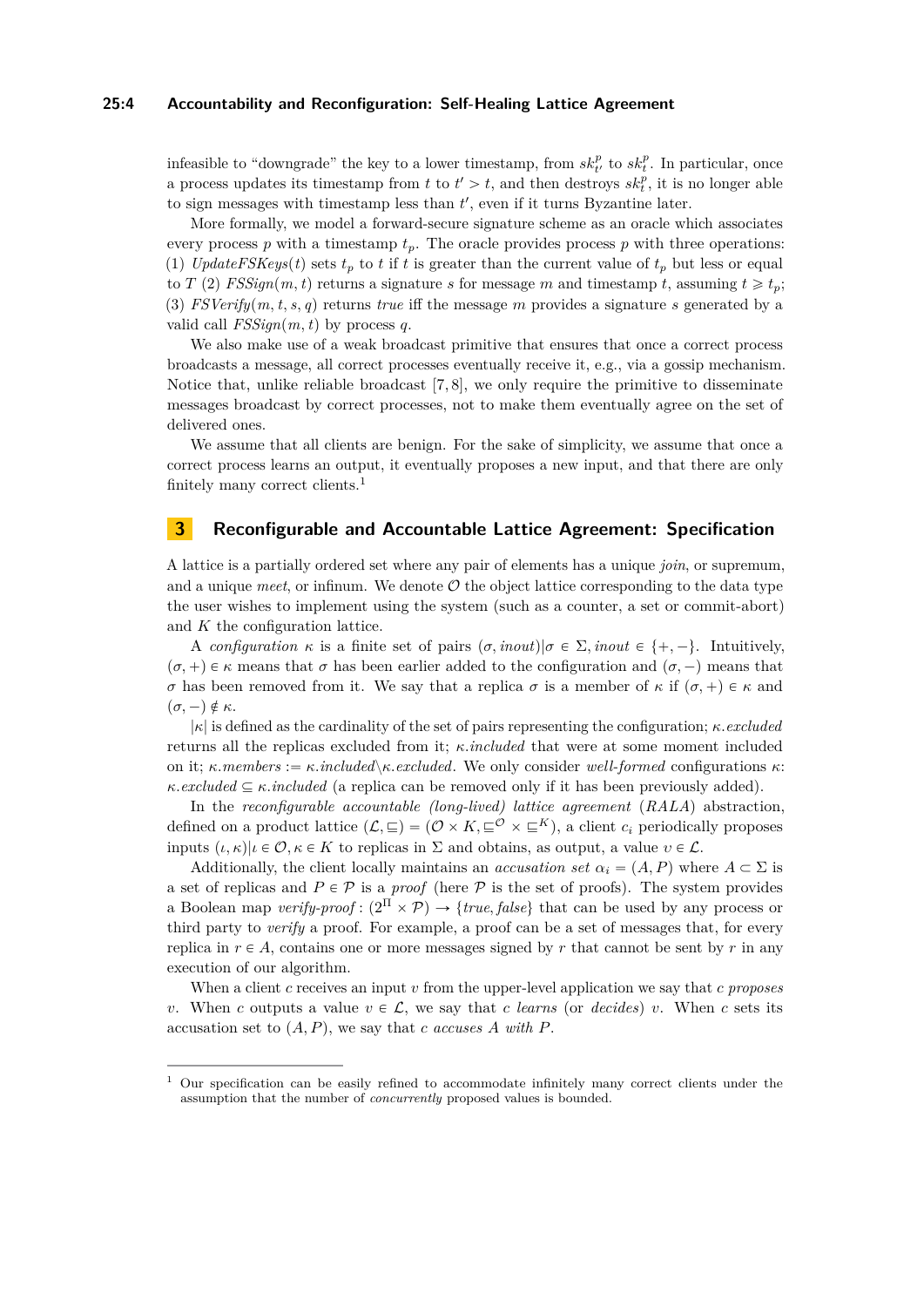Given a client  $c_i$ , let  $I^i = \langle (i_0^i, \kappa_0^i), (i_1^i, \kappa_1^i), \cdots \rangle$  denote the sequence of inputs and  $\Upsilon^i = \langle v_0^i, v_1^i, \dots \rangle$  denote the sequence of outputs. If for some client  $c_i$  and  $k \in \mathbb{N}$ ,  $\kappa_k^i \neq \kappa_{k+1}^i$ , i.e., *c<sup>i</sup>* proposes to change the configuration, we say that *c<sup>i</sup> issues a reconfiguration request*. Now a *RALA* system must ensure the following properties:

- **Validity.** Each value  $v_k^i$ ,  $k \ge 0$ , learned by a client  $c_i$  is a join of the *k*-prefix of its input sequence and some values from other client's inputs.
- **Completeness.** If a correct client learns a value that is incomparable with a value learnt  $\mathbb{R}^2$ by another correct client then it eventually accuses some replicas it had not yet accused before.

$$
\forall c_i, c_j \in C \cap \Gamma, \forall k, l \in \mathbb{N}, \neg \left(v_k^i \sqsubseteq v_l^j \lor v_l^j \sqsubseteq v_k^i\right), \text{ where } c_i \text{ learns } v_k^i \text{ at time } t
$$

 $\implies \exists t' > t : A^i[t] \subsetneq A^i[t']$ 

**Accusation Stability.** The accusation sets monotonically increase.  $\rightarrow$ 

 $\forall c_i \in \Gamma, t, t' \in \mathbb{N}, t < t' : A^i[t] \subseteq A^i[t']$ 

**Accuracy.** If a client accuses a set of replicas *A*, then it has a valid proof against each replica in *A*:

 $\forall c_i \in \Gamma, \forall t \in \mathbb{N}, \text{verify-proof}(A^i[t], P^i[t])$ 

- **Authenticity.** It is computationally infeasible to accuse a benign process, i.e., to  $\rightarrow$ construct  $P \in \mathcal{P}$  s.t. *verify-proof*(*A, P*) = *true* and  $A \cap B \neq \emptyset$ .
- Agreement. The correct clients eventually agree on the replicas they accuse.

 $\forall t \in \mathbb{N}, \ \forall c_i, c_j \in \Gamma, \ \exists t' \in \mathbb{N}, \ t' > t : \ A^i[t] \subseteq A^j[t']$ 

**Liveness.** If the system reconfigures only finitely many times, every value proposed by a correct client is eventually included in the value learned by every correct client.

 $\forall c_i \in \Gamma, \forall k \in \mathbb{N}, \forall c_j \in \Gamma, \exists \ell \in \mathbb{N} | \iota^i_k \sqsubseteq \nu^j_i$ 

A configuration  $\kappa$  is said to be *active* (at a given moment of time *t*) if (1) it is a join of configurations proposed and learnt by time *t*, (2) and no other correct process learns a configuration  $\kappa' | \kappa \subset \kappa'$  by time *t*. Liveness guarantees of our algorithm rely upon the following condition:

**Configuration availability:** For all times  $t$ , any configuration that is active at all  $t' > t$ contains a majority of correct processes.

This is a conventional assumption in asynchronous reconfigurable systems [\[1,](#page-15-2) [23,](#page-16-7) [35\]](#page-17-0). The intuition behind it is the following. If an active configuration remains active forever, i.e., it is never superseded, then it should contain enough correct replicas. On the other hand, a once active but later superseded configuration may contain arbitrarily many Byzantine processes: the clients' requests will be served by the new configuration.

Notice that the properties above imply that either the values learnt by correct processes are comparable or eventually some Byzantine replicas are detected. If from some point on, no more Byzantine faults take place, we ensure that all new learnt values are comparable. Our requirement of finite number of reconfigurations is standard in the corresponding literature [\[2,](#page-15-3) [23,](#page-16-7) [35\]](#page-17-0) and, in fact, can be shown to be necessary [\[34\]](#page-16-13). In practice, we ensure liveness in "sufficiently long" time intervals without reconfiguration.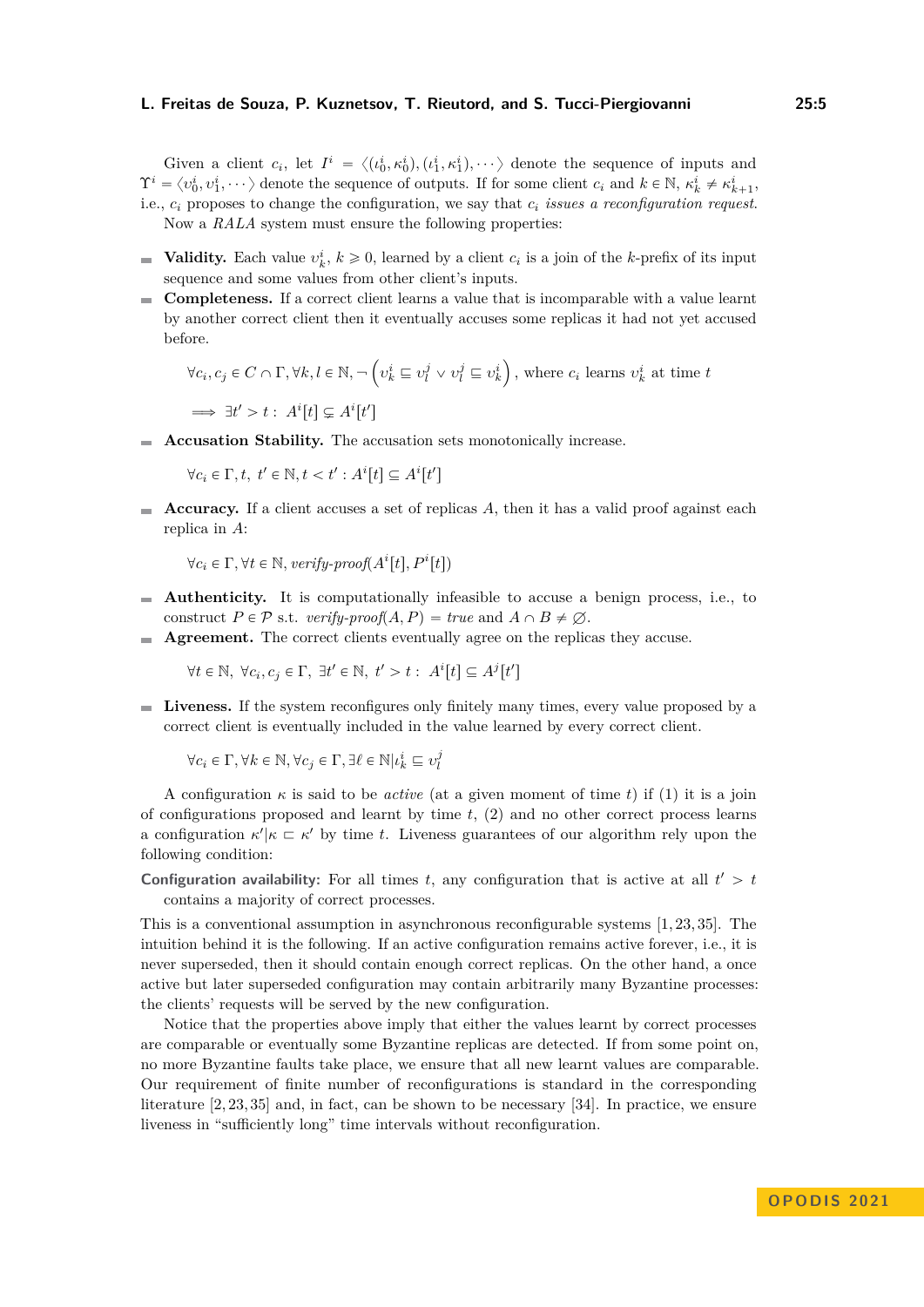# **25:6 Accountability and Reconfiguration: Self-Healing Lattice Agreement**

Notice that the choice of new configurations to propose is left entirely to the clients, as long as the condition above is satisfied. In Section [6,](#page-14-0) we discuss possible reconfiguration strategies the clients may want to choose. However, it is important to emphasize that regardless of this strategy, **the system does not allow the accused replicas to affect the system's safety and liveness anymore**.

# **4 Reconfigurable and Accountable Lattice Agreement: Implementation**

# <span id="page-5-0"></span>**4.1 Algorithm**

Our RALA implementation is given in Algorithm [2,](#page-6-0) Algorithm [3,](#page-7-0) and Algorithm [4.](#page-8-0) We assume that every method in the algorithms is executed by the process *sequentially*, without being interrupted by other methods of this process. Moreover, we consider that the processes *ignore* accused replicas, messages with invalid signatures and messages whose signatures do not match the configuration content.

**Algorithm 1** Example of Verify-proof Operation.

| <b>operation</b> Verify-Proof(accusation( $A, P$ )) |                                                                                       |
|-----------------------------------------------------|---------------------------------------------------------------------------------------|
| $\overline{1}$                                      | foreach Process $b \in A$ do                                                          |
| $\overline{2}$                                      | <b>let</b> $MSG$ be the union of all messages by b in P                               |
| 3                                                   | Check if every $m$ in $MSG$ has a valid signature <b>continue</b> if not              |
| $\overline{4}$                                      | Get all ACKs in MSG and check if they are comparable, <b>continue</b> if not          |
| -5                                                  | Get all Proposal in MSG and check if they obey the description <b>continue</b> if not |
| 6                                                   | Get all Decision in $MSG$ and check if their ACKs hold <b>continue</b> if not         |
| $\overline{7}$                                      | return <i>false</i>                                                                   |
| $\mathbf{\mathsf{R}}$                               | return true                                                                           |

<span id="page-5-1"></span>**Overview.** The clients propose values to the replicas which can either *accept* them by issuing an ACK or *reject* them by issuing a NACK. Once enough responses are gathered by the proposing client, it can accordingly either proceed to learn the value it proposed or to refine its proposal so it contains the missing information replicas raised. If no malicious replica tries to deviate, the values learnt are comparable and no accusations are raised. On the other hand, once a replica induces clients to learn incomparable values it is eventually detected and an accusation against it is produced.

The following definitions and boolean map are used in the algorithm and proofs of correctness:

▶ **Definition 1** (*S* satisfies configurations)**.** *Let S be a set of replicas, κ a configuration, and D a* set of configurations. We say that *S* satisfies *D* upon  $\kappa$  *iff, for each*  $d \subseteq D$ *, S contains a majority of replicas in each configuration in the set*  $\kappa \cup \mathcal{A}$ *.* 

▶ **Definition 2** (Pending Configurations)**.** *A configurations is called* pending *as long as a client has received it but has not yet included it in the most recent decided configuration (lines [38](#page-7-1) and [44\)](#page-7-2). This set is comprised of the current client proposal, as well as configurations coming from ACKs (line [13](#page-6-1) and [24\)](#page-6-2).*

The map  $\text{verify\_maj}: (\Sigma \times K \times 2^K) \rightarrow \{\text{true}, \text{false}\}$  where  $\text{verify\_maj}(S, \kappa, D) = \text{true}$  iff S satisfies  $D$  upon  $\kappa$ . This map is used to indicate that the client gathered all the responses it needed.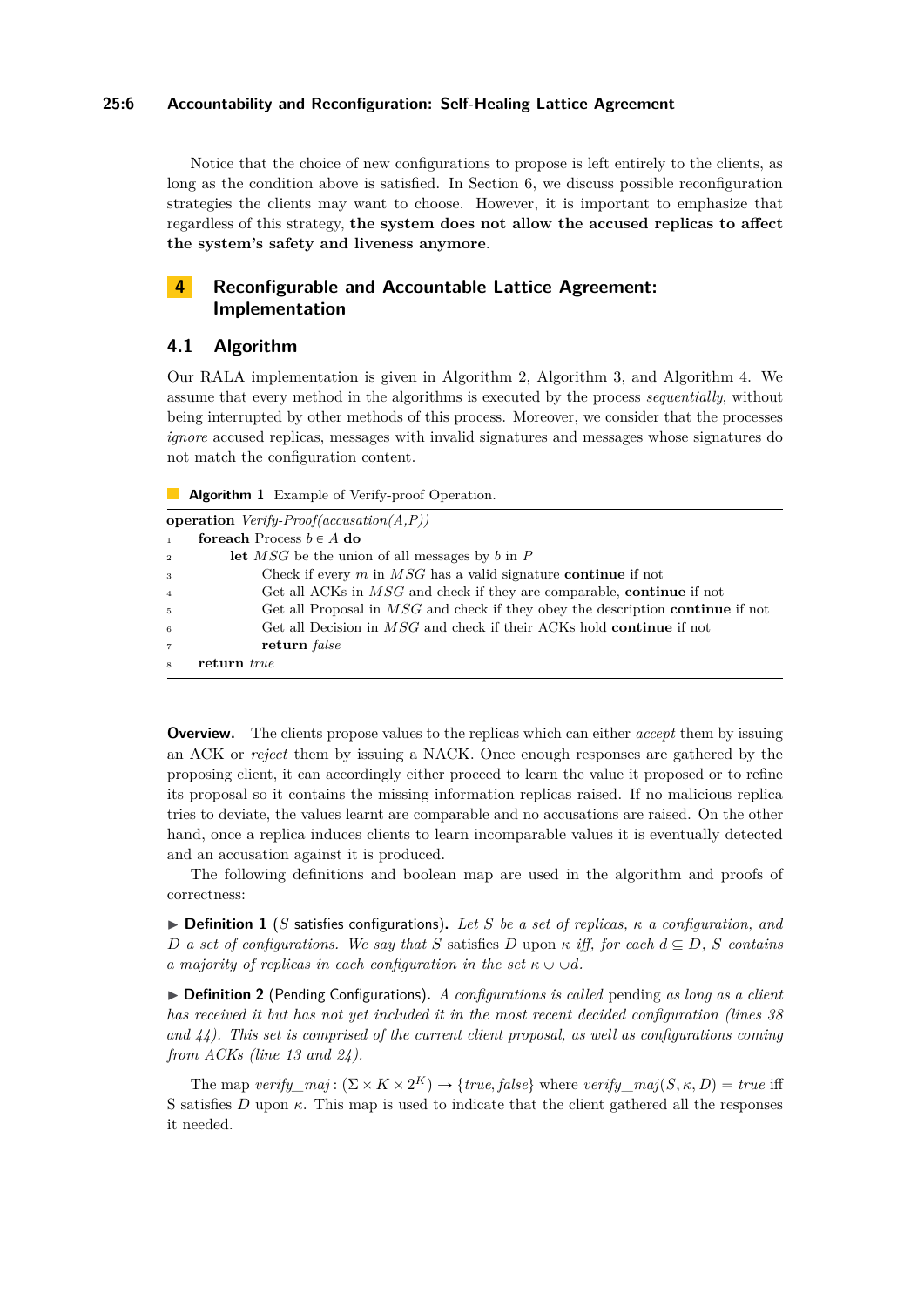**Ledgers.** Every client maintains a local *ledger*, called *ackL*, reserved to keep track of signed ACK messages the client received and their senders. Also, clients and replicas maintain two more ledgers to register the values introduced in the system by their origin processes called *objL* and *confL*. By indexing a ledger *l* by a process  $p(l[p])$ , one can recover all the values signed by *p* present in *l*.

**Algorithm 2** Reconfigurable Accountable Lattice Agreement: Code for client *c* part 1.

# **Local variables:** *status*, initially waiting { Boolean indicating status: waiting or proposing } *dest*, initially  $\varnothing$  { Set of replicas that must be contacted } nackBool, initially false { Flag indicating whether a NACK has already been received or not }  $activePropNb$ , initially  $-1$  { Index of the current active proposal }  $activeOutNb$ , initially  $0 \{$ Index of the next value to be learnt  $\}$ *propV*, initially  $\perp$  { Value currently being proposed } *objL*, initially empty { Ledger matching object values in the system to their original proposer } *confL*, initially containing *Initial Conf* signed by *c* { Analogous to objL for configurations }  $ackL$ , initially empty  $\{$  Ledger matching acks to the replicas that issued them  $\}$  $pendConf$ , initially  $\varnothing$  { Set of pending configurations } *RESPSet*, initially  $\varnothing$  { Set of replicas that responded }  $lastDec$ , initially  $(\bot, initialConfig)$  { Last decided value } **Input:** *inBuffer* { Values received by the client from an external source to insert in the system } **Outputs:** *outV*, initially  $\perp$  { Array of values learnt by the client } *accusation*, initially  $\varnothing$  { Set of accusations issued by the client } **upon** *status* = *waiting* AND *inBuffer*  $\neq \perp$ <sup>9</sup> *extract* and *sign* objects from *inBuffer* and *include* them to *objL* <sup>10</sup> *extract* and *sign* configurations from *inBuffer* and *include* them to *confL* <sup>11</sup> Propose **operation** *Propose*  $propV := extractLedger(objL, confL, c)$ <sup>13</sup> include *propV.conf* to *pendConfSet*  $_{14}$   $status :=$   $proposing$  $_15 \quad activePropNb := activePropNb + 1$ <sup>16</sup> clear *ackL[activeOutNb]* <sup>17</sup> clear *RESPSet*  $i<sub>18</sub>$   $nackBool := false$  $19$   $dest := propV.config.included - lastDec.config$ </sup>.*conf .***included** 20 *multicast*  $\langle PROPOSAL, (objL, confL, lastDec, activePropNb) \rangle$  to replicas in *dest*

<span id="page-6-5"></span><span id="page-6-4"></span><span id="page-6-3"></span><span id="page-6-1"></span>**upon** *verify*  $maj(RESPSet, lastDec.comf, pendConf) = true$ 

<span id="page-6-8"></span> $21$  **if**  $\textit{nackBool} = \textit{true}$  **then** Propose **else** Decide

 $\langle \textit{ACK}, (\textit{HASH}(\textit{propV}), \textit{lastDec}, \textit{pendConf}', \textit{activePropNb}) \rangle$ 

from replica *r* AND *status* = *proposing* AND  $r \notin ackL$  AND  $r \in dest$ 

- 22 **if**  $propV.config \in pendingConf'$  then
- <span id="page-6-6"></span>23 append *r*'s ACK message to *ackL*[*activeOutNb*]
- <span id="page-6-2"></span><sup>24</sup> include elements from *pendConf* <sup>1</sup> which aren't subset of *lastDec.conf* in *pendConfSet*
- <span id="page-6-7"></span><sup>25</sup> append *r* to *RESPSet*
- 26 **else**  $\langle ACCUSATION, (accusation) \rangle$
- <span id="page-6-9"></span><sup>27</sup> include  $(r, ACK)$  to *accusation*
- <span id="page-6-0"></span>28 *broadcast*  $\langle ACCUSATION, (accusation) \rangle$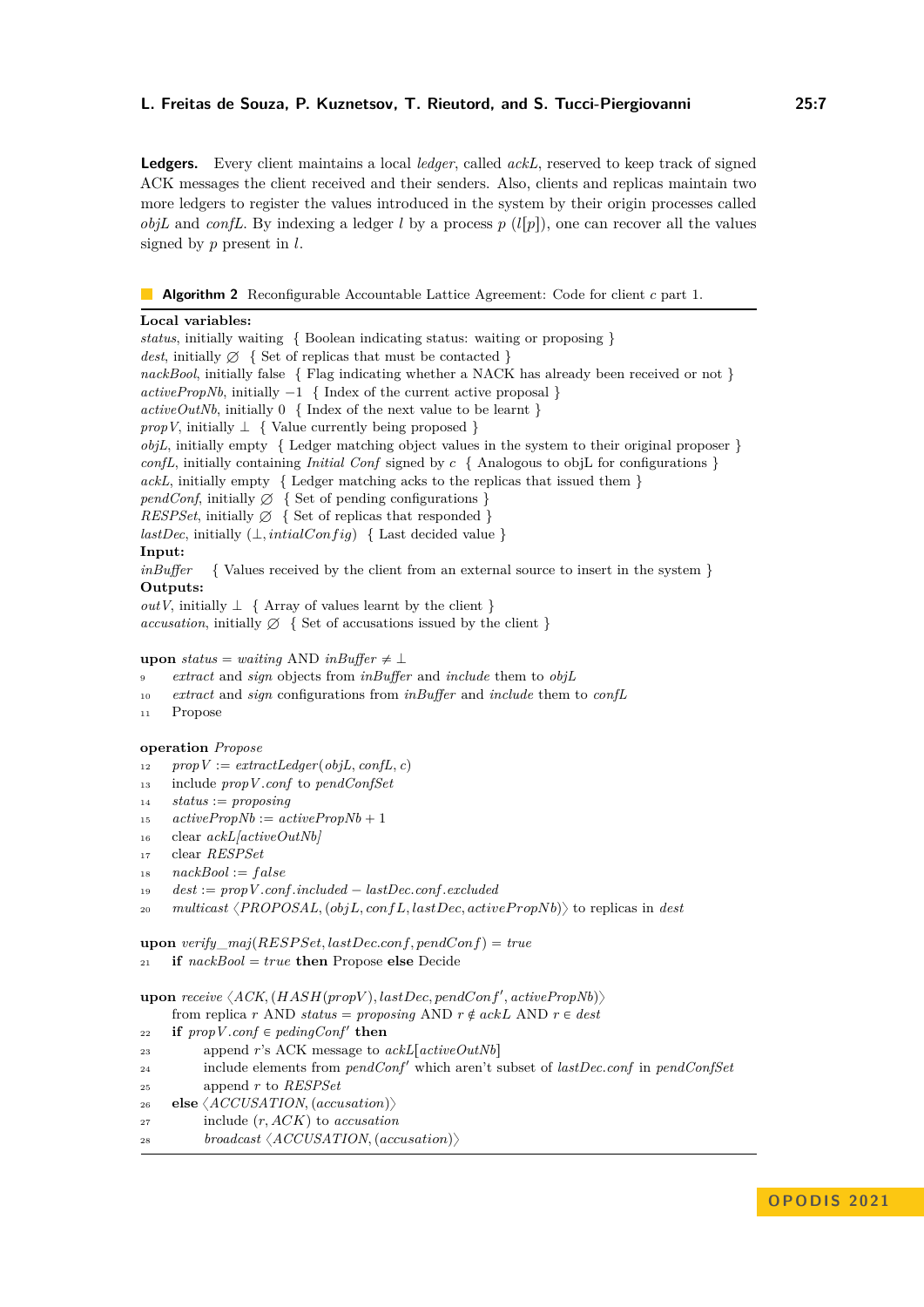# **25:8 Accountability and Reconfiguration: Self-Healing Lattice Agreement**

**Issuing a proposal.** A client starts in a *waiting* status and listens for values in its *inBuffer* to include them in a new proposal (lines [9](#page-6-3) and [10\)](#page-6-4), not taking any values from the buffer while the executing a *proposal*. Additionally, it must also listen for decisions made by other clients (lines [45](#page-7-3) and [46\)](#page-7-4) including them in its proposal, preventing malicious replicas from keeping values from it. It then proceeds to multicast its  $propV$  to the replicas that might satisfy the pending configurations (variable *dest*) it has seen upon the last decided configuration it came by (line [20\)](#page-6-5) and waits for them to respond.

**Algorithm 3** Reconfigurable Accountable Lattice Agreement: Code for client *c* part 2.

**upon** *receive*  $\langle NACK, (HASH (propV), \Delta objL', \Delta confL', activePropNb) \rangle$  from replica *r* AND *status* = *proposing* AND  $r \in dest$ 

- $i$ <sup>29</sup> *nackV* :=  $extractLedge(\Delta objL', \Delta confL', r)$
- 30 **if**  $\operatorname{nack} V \sqsubseteq \operatorname{prop} V$  **return**
- <span id="page-7-6"></span> $31$   $objL := objL \cup objL'$
- <span id="page-7-7"></span> $\Omega^3$  *confL* := *confL*  $\cup$  *confL'*
- <span id="page-7-8"></span> $33$   $nackBool := true$
- <span id="page-7-9"></span><sup>34</sup> append *r* to *RESPSet*

#### **operation** *Decide*

- $35 \quad outV[activeOutNb] := propV$
- <span id="page-7-13"></span> $\langle$  *broadcast*  $\langle$  *DECISION,*  $(objL, confL, ackL[activeOutNb])$
- $37$  *lastDec* := *outV*[activeOutNb]
- <span id="page-7-1"></span>38 *pendConfSet* :=  $\varnothing$
- $\alpha c t i v eOutNb := activeOutNb + 1$
- $_{40}$   $status := waiting$

**upon** receive  $\langle DECISION, (objL', confL', ackL') \rangle$  from client *c*'

- $\mathit{outV}' := extractLegend(bjL',confL')$
- $142$  *lastDecOld* := *lastDec*
- <span id="page-7-15"></span> $\iota$ <sub>43</sub> *lastDec* := *lastDec*  $\cup$  *outV'*
- <span id="page-7-2"></span><span id="page-7-0"></span><sup>44</sup> Eliminate from *pendConf* subsets of *lastDec.conf*
- <span id="page-7-3"></span> $45$   $objL := objL' \cup objL$
- <span id="page-7-4"></span> $\alpha_{46}$  *confL* := *confL'*  $\cup$  *confL*
- <span id="page-7-10"></span> $47 \quad \forall i \mid outV' \not\equiv outV[i] \&\& outV[i] \not\equiv outV'$
- 48 **let**  $M = \{m | m \in ackL[i] \&\& m \in ackL' \&\& m \notin accusation\}$
- <span id="page-7-14"></span>**foreach**  $m \in M$  **do** include  $(m, \{ackackL[m], ackL'[m])\})$  to *accusation*
- 50 **if**  $|M| > 0$  **then** *broadcast*  $\langle ACCUSATION, (accusation) \rangle$
- 51 **if**  $lastDec.config \nsubseteq lastDecOld.config \vee outV' \nsubseteq propV$  **then** Propose

## **operation** *extractLedger* (*objL'*, *confL'*, *sender*)

- $\mathbf{f} = \mathbf{f} \mathbf{f} \mathbf{f}$  *process*  $p \in objL'$  or *confL'* with invalid signature **then**
- <span id="page-7-5"></span> $\text{53}$   $\text{54}$   $\text{64}$   $\text{65}$   $\text{65}$   $\text{66}$   $\text{67}$   $\text{68}$   $\text{68}$   $\text{69}$   $\text{69}$   $\text{69}$   $\text{60}$   $\text{60}$   $\text{60}$   $\text{60}$   $\text{60}$   $\text{60}$   $\text{60}$   $\text{60}$   $\text{60}$   $\text{60}$   $\text{60}$   $\text{60}$   $\text{6$
- $broadcast \langle ACCUSATION, (accusation) \rangle$
- $55$  **return**  $\varnothing$
- 56 **let**  $\text{received Value} = (\sqcup[v]\exists p, \text{objL}'[p] = v], \sqcup[c]\exists p, \text{confL}'[p] = c])$
- <sup>57</sup> **return** *receivedValue*

**upon** *receive*  $\langle$  *ACCUSATION,* (*accusation'*)) from client *q* 

- 58  $\Delta Proof := \varnothing$
- <sup>59</sup> **foreach** process *b* accused in *accusation'* with *p* and who isn't present in *accusation* **do**
- <span id="page-7-16"></span>60 include  $(b, p)$  in  $\Delta Proof$
- <span id="page-7-11"></span>61 **if**  $\Delta Proof \neq \emptyset$  then
- <span id="page-7-12"></span> $\alpha$ <sup>2</sup> *accusation* :=  $\alpha$ *ccusation*  $\cup \Delta$ *Proof*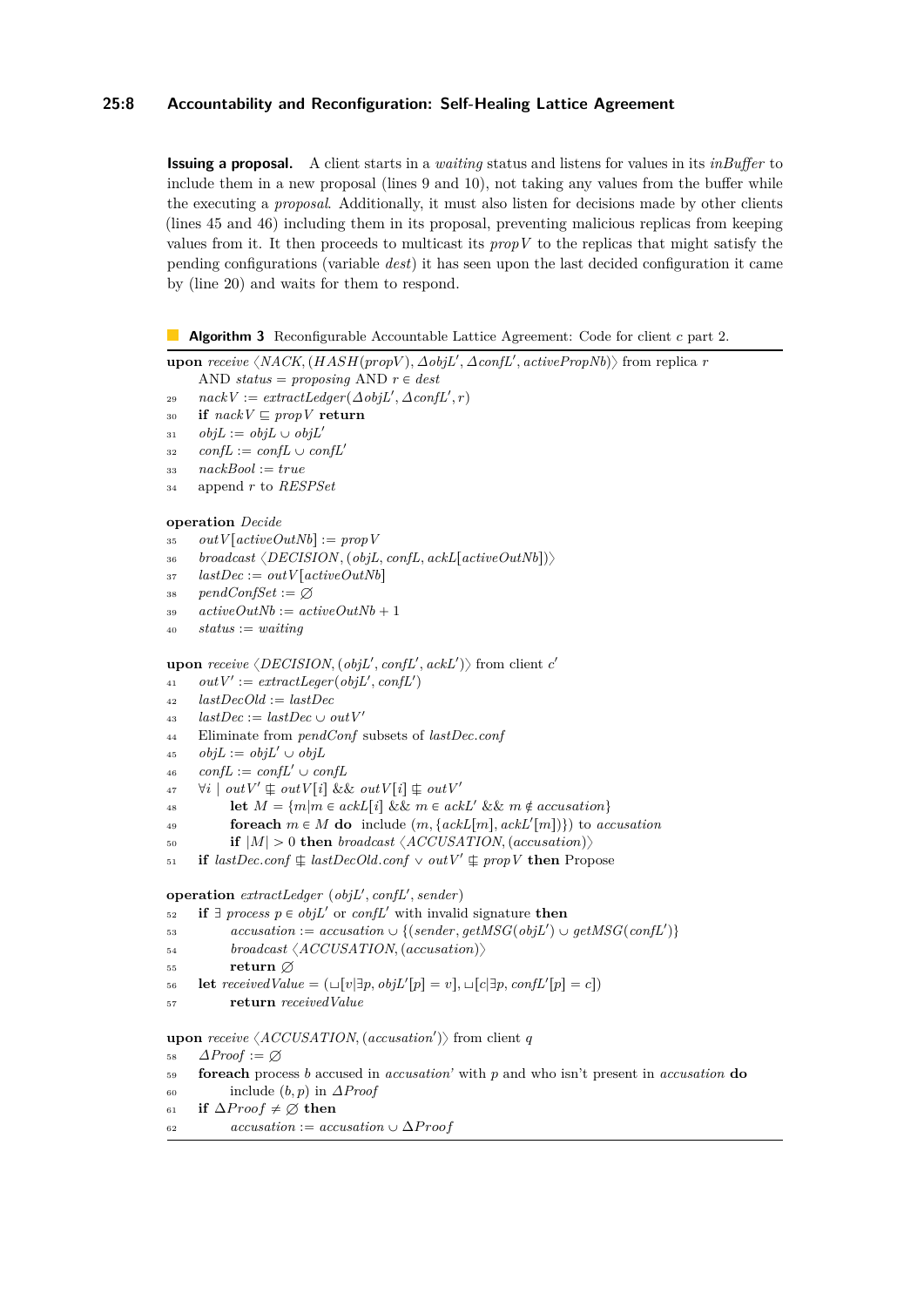**Treating Client Proposals.** The replicas that receive the proposal extract the value from the ledger (line [65\)](#page-8-1). This makes use of the operation *extractLedger* which verifies that all the values came from existing clients, making these values valid. Each replica then checks whether the new proposal contains the join values it has already seen proposed  $(repV)$ , in which case they ack it (line [73\)](#page-8-2) or not, in which case they nack it (line [76\)](#page-8-3), sending a complement to the ledger allowing the client to update its proposal. Benign replicas always forward their keys, destroying the old ones in the process, before responding to clients (line [72\)](#page-8-4).

A replica cannot provide a client with outdated information because the timestamp used in the signature of its messages is only valid if it has been forwarded to the content it proposes and cannot be rolled back. Moreover, if a benign replica sees that a client isn't aware of a decision it has already come by, it will ignore the client proposal until it includes newer information (line [63\)](#page-8-5).

The function getMSG (line [53\)](#page-7-5) takes a set of input values and returns the set of proposals or NACK messages that originally contained them.

## **Algorithm 4** Reconfigurable Accountable Lattice Agreement: Code for replica *r*.

```
Local variables:
objL, initially empty { Object Ledger }
confL, initially empty { Configuration Ledger }
repV initially \perp \{ Value held by replica \}pendConf, initially \varnothing { Pending Configurations }
lastDec, initially \perpsignature timestamp tr initially |Initial Configuration|
```
**sign** all outgoing messages *m* with  $FSSign(m, t_r)$ 

 $\langle PROPOSAL, (objL', confL', lastDec', activePropNb' \rangle)$  from client *c* 

- <span id="page-8-5"></span>63 **if**  $\textit{lastDec}' \sqsubseteq \textit{lastDec}$  then return
- <span id="page-8-8"></span> $_{64}$  *lastDec* := *lastDec*  $\cup$  *lastDec'*

```
\mathfrak{so} \quad prop \, V' := extractLedger(objL',confL')
```
- 66  $objL := objL \cup objL'$
- $\epsilon_6$ <sup>7</sup> *confL* := *confL*  $\cup$  *confL'*
- <span id="page-8-7"></span><span id="page-8-0"></span>68 **if**  $repV \sqsubseteq propV'$  then
- <span id="page-8-6"></span>69  $repV := propV'$
- <span id="page-8-9"></span> $T<sup>70</sup>$  Include *propV'*.conf to *pendConf*
- $t_r := |rep V.config|$
- <span id="page-8-4"></span> $\tau$ <sup>2</sup> *UpdateFSKeysDestroyOld*( $t_r$ )
- <span id="page-8-2"></span> $\{ACK, (HASH (propV'), lastDec, pendConf, activePropNb')\}$  to *c*
- <sup>74</sup> **else**

```
repV := repV \sqcup propV'
```

```
\{NACK, (HASH(prop V'), objL - objL', confL - confL', activeProp Nb')\} to \alpha
```
**upon** *receive*  $\langle DECISION, (objL', confL', ackL') \rangle$  from client *c* 

- $z_7$  *lastDec* := *lastDec*  $\cup$  *extractLedger* (*objL'*, *confL'*)
- <sup>78</sup> Eliminate from *pendConf* subsets of *lastDec.conf*
- $79$   $objL := objL' \cup objL$
- $\text{for} \quad \text{confL} := \text{confL}' \cup \text{confL}$

```
operation extractLedger (objL', confL')
```
81 **let**  $\text{received Value} = (\sqcup [v | \exists p, \text{objL}'[p] = v], \sqcup [c | \exists p, \text{confL}'[p] = c])$ 

```
82 return receivedValue
```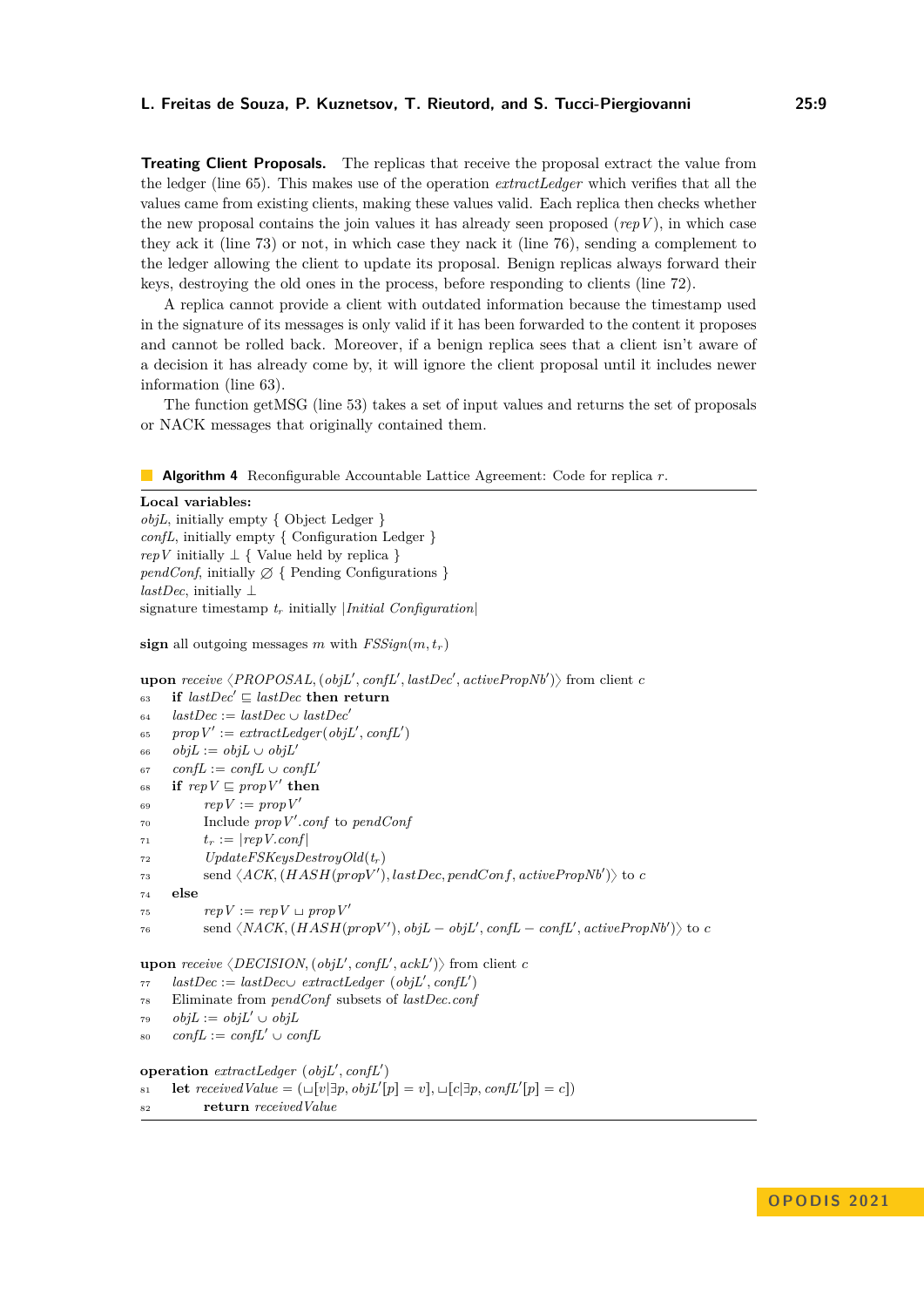## **25:10 Accountability and Reconfiguration: Self-Healing Lattice Agreement**

**Treating Replica Responses.** Once the client gets an ACK from a replica, it includes the message in its ackL (line [23\)](#page-6-6) and registers the replica in its response set (line [25\)](#page-6-7). Upon reception of a NACK, a client complements its *objL* and *confL* (lines [31](#page-7-6) and [32\)](#page-7-7) and sets the NACK bool, including the replica in its response set (lines [33](#page-7-8) and [34\)](#page-7-9). When a client sees that it has gathered responses from a set of replicas that satisfies the pending configurations, it proceeds to check its NACK bool, as the presence of a NACK means that it cannot decide yet, and if it is false, then it will decide (line [21\)](#page-6-8).

Each proposal gets a unique number (*activePropNb*) so clients consider only reactions to the active proposal, ignoring late messages they might receive. Clients also ignore messages coming from replicas they already accused, as well as messages signed using timestamps that do not correspond to the configuration in their contents.

A client either waits until it gets responses from a set of replicas (keeping track via *RE-SPSet*) that satisfies the pending configurations or until it gets a newer decided configuration from another client broadcast. It is necessary to get majorities in all those combinations of system configurations because the client doesn't know if any combination of them was learnt by another client and must be sure that it has reached all possible active configurations that can be learnt before it learns one by itself. Furthermore, the state transfer from one replica to another will be directly provided by this procedure, as once a client learns a configuration the object information is already in place, which is one of the advantages of this solution. It becomes then necessary to keep track of the state of the system by including information about which was the last combination of decisions seen (variable *lastDec*), as well as pending configurations (variable *pendConf*).

**Issuing and Treating Convictions.** We keep an array of all output values instead of just the current one, as well as their corresponding ack ledgers, indexing the currently active entry by *activeOutNb*. This is necessary in order to monitor that after long delays in the network when two correct clients re-establish their connection they can still check if in this period their decisions were comparable (line [47\)](#page-7-10) and be able to accuse processes that lead them to this incomparable state. The clients broadcast their accusations as well as their decisions.

They avoid issuing redundant accusations by keeping track of the variations (line [61\)](#page-7-11). If a process gets new misbehavior proofs, it includes them on its accusations (line [62\)](#page-7-12). Algorithm [1](#page-5-1) shows one possible implementation of the *verify\_proof* function, checking that every issued accusation was made after a process tried to forge some signature, issued incoherent ACKs, tried to input values in the system in discordance with the specification or decided something without gathering the necessary acknowledgements.

Once a replica is accused by a client, the client begins to ignore the replica and the underlining application can for instance issue a reconfiguration effectively replacing it by one or more new replicas. The clients will then eventually learn comparable values once they join their values and the malicious replicas that try to subvert the system have been accused.

# **4.2 Correctness**

We claim that the system of processes implemented following Algorithm [2,](#page-6-0) Algorithm [3,](#page-7-0) Algorithm [4](#page-8-0) solves RALA.

▶ **Definition 3.** *Let's define a state s as being the value of the variable propV. A state s is considered as decided when the first client c in state s broadcasts its decision at line [36.](#page-7-13) Moreover, we define s.lastDec and s.pendConf as being the value of these variables on the client c at the moment of the state decision. Finally, s.confComb is defined as the set*  ${s. lastDec.comf \cup \{\cup d\}} \mid d \in 2^{s.pendConf}$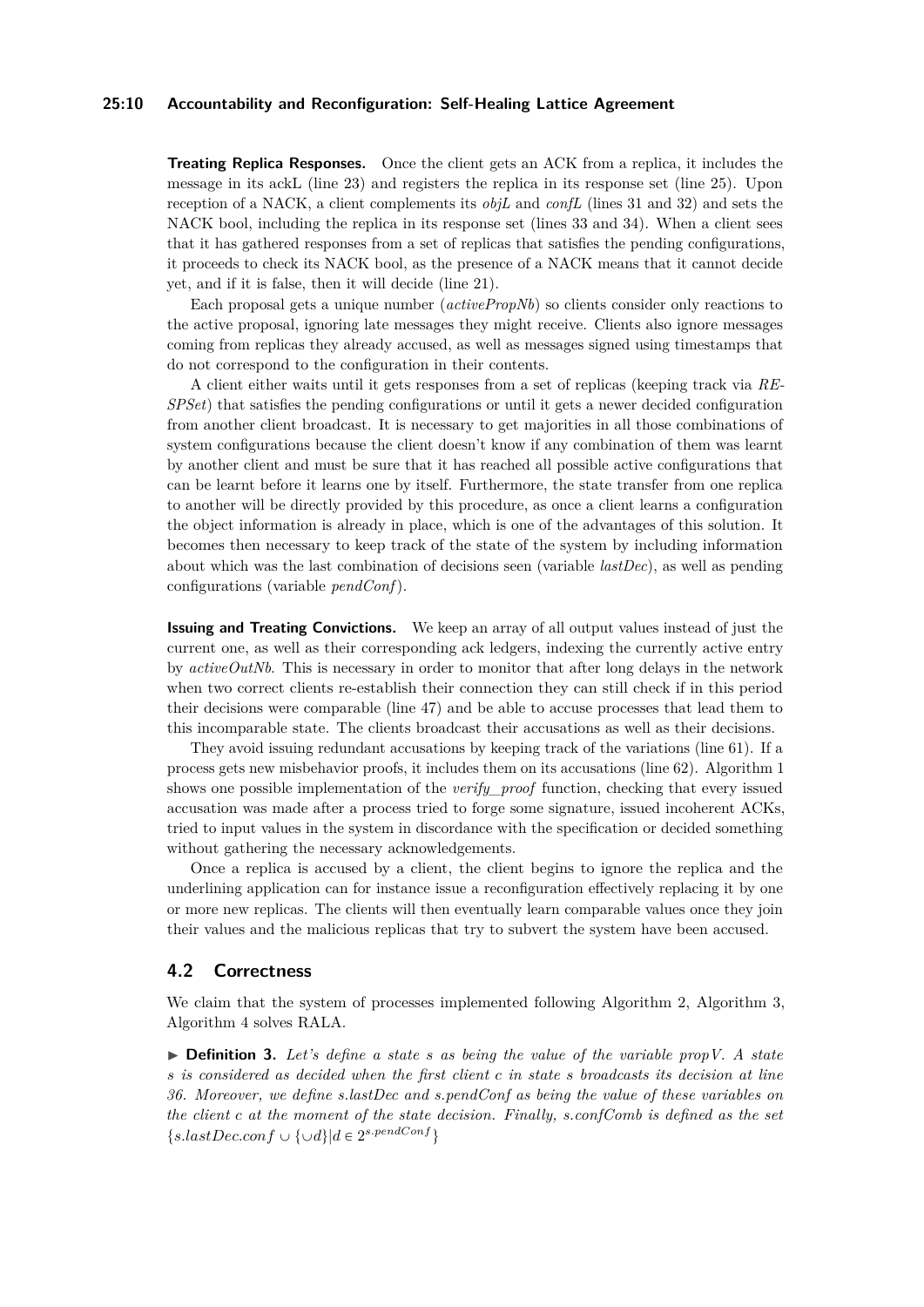$\triangleright$  **Definition 4.** We define then a graph  $G_s$  whose vertices are the different decided states of *the system plus the state*  $(\bot, initConf)$  *and whose edges exist between two vertices s and s*<sup>*'*</sup> *whenever the following is true:*

$$
s \to s' \Leftrightarrow s \subsetneq s' \land s.config \in s'.confComb
$$

<span id="page-10-0"></span>▶ **Lemma 5.** At every benign replica, the variables repV, pendConf and lastDec are mono*tonically increasing.*

**Proof.** The variable  $repV$  is updated in line [69](#page-8-6) where it is assigned a new value which has passed the test in line [68,](#page-8-7) so the new value contains the old one.

The other updates involving these variables in lines [64,](#page-8-8) [70](#page-8-9) and [75](#page-8-10) are joins where one of the operands is the old value, so the new values must contain the old ones.

<span id="page-10-1"></span>**Lemma 6.** Given decided states  $\overline{s}$ , s and s' in  $G_s$ , if  $\overline{s} \to s$ ,  $\overline{s} \to s'$ , s'.lastDec  $\subseteq s$ ,  $s.\n lastDec \nsubseteq s'$  then either there is an edge between *s* and *s'* or there is an accusation.

**Proof.** From  $\overline{s} \to s$ ,  $\overline{s} \to s'$  we derive that:

 $\overline{s}.\text{conf} \in s.\text{confComb} \land \overline{s}.\text{conf} \in s'.\text{confComb} \implies \overline{s}.\text{conf} \in s.\text{confComb} \cap s'.\text{confComb}$ 

Because the decision only happens after triggering the event that begins in line [21,](#page-6-8) then it must be that the clients who decided these states got responses from replicas forming majority quorums in *s.conf* and they must therefore intersect in at least a replica *r*.

Let us assume for now that  $r$  followed the algorithm and behaved correctly. Let  $c_s$  be the client that decided *s* and  $c_{s'}$  be the client that decided  $s'$ . Assuming w.l.o.g that the replica *r* served the client  $c_s$  before, using lemma [5](#page-10-0) and observing that *s* and *s'* correspond to the first decision of these values,  $s \subsetneq s'$ . Since s' passed the test in line [63](#page-8-5) in replica r, it means that  $s. lastDec \subseteq s'.lastDec$ , moreover because we assume that  $s'.lastDec \subseteq s$  we can write:

$$
s.config = \bigsqcup (\{s.lastDec.config\} \cup s.pendConf) \sqsubseteq \bigsqcup (\{s'.lastDec.config\} \cup s.pendConf)
$$

$$
\sqsubseteq
$$
 | ({*s.comf*}  $\cup$  *s.pendConf*) = *s.comf*

Furthermore, we see that all pending configurations in s which weren't included by the last decided configuration in *s'* must also be pending in *s'* because this information will be carried by the ack from replica  $r$  (line [24\)](#page-6-2). We can then conclude:

$$
s.config = \bigsqcup (\{s'.lastDec.config\} \cup s.pendConf)
$$

$$
= \bigsqcup (\{s'.lastDec.config\} \cup \{u \in s.pendConf, u \not\equiv s'.lastDec.config\})
$$

$$
\in \bigsqcup (\{s'.lastDec.config\} \cup C|C \subseteq s'.pendConf) = s'.confComb
$$

Hence there is an edge from  $s$  to  $s'$  in  $G_s$  in this scenario.

If the replica r didn't follow the algorithm and issued incomparable acks, then this event shall be detected and *r* will be accused. *r*'s ack would be included in both clients *c<sup>s</sup>* and *c<sup>s</sup>* 1 *ackLs* being broadcasted together with the decision in line [36](#page-7-13) and once the first client who decided and then received the other's decision go through the line [49,](#page-7-14) it would find *r* in both ledgers and accuse it.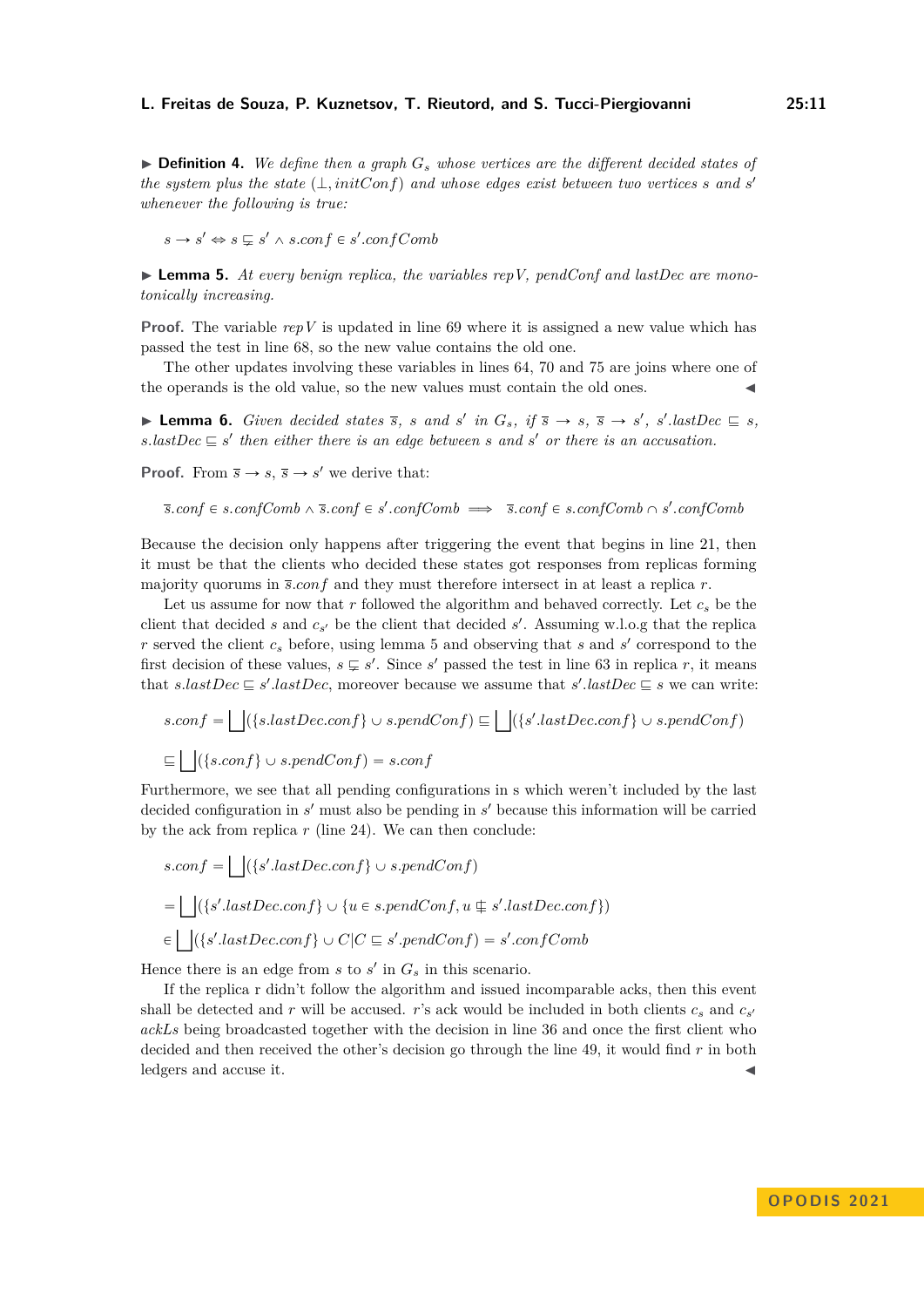## **25:12 Accountability and Reconfiguration: Self-Healing Lattice Agreement**

#### <span id="page-11-0"></span> $\blacktriangleright$  **Lemma 7.** All the infinite connected components of  $G_s$  have the same suffix.

**Proof.** Because we assume that the system reconfigures finitely many times, there is a point where all the decisions regarding the different configurations the system passed, which were broadcasted in line [36,](#page-7-13) arrive at the recipient clients. They'll process the configuration included in these values in lines [43](#page-7-15) and [46](#page-7-4) and the use of the forward secure signatures will prevent them from processing messages of old replicas. As a result, all the clients will have the same values of *lastDec.conf* and *propV.conf*, meaning that they will contact the same replicas and need to form a majority in the active configuration  $lastDec.comf \cup propV.comf$ , where their majority quorums intersect. As seen in the lemma [6](#page-10-1) if any malicious replica tries to issue incomparable ACKs the clients will accuse it and ignore it from this point onward. They will retry the proposal again until none of the replicas in the majority misbehaves.

Let *s* be the first state decided in this scenario, henceforth the states will be totally ordered, sharing the same configuration which is always present in confComb, meaning that these states are connected. The graph will only have one growing branch and any new state *s* 1 in it will be a descendant of *s*. Finally, this branch will be infinite because the clients never stop proposing.

▶ **Theorem 8.** *The system of processes implemented following Algorithm [2,](#page-6-0) Algorithm [3,](#page-7-0) Algorithm [4](#page-8-0) provides* validity*.*

**Proof.** The learnt values by a client are extracted from its *objL* and *confL*.

First of all, at the beginning of a proposal (lines [9](#page-6-3) and [10\)](#page-6-4) the value present in the input buffer is read and put into the ledgers, guaranteeing that when a decision is made it shall be present in it.

These variables are then modified in lines [31,](#page-7-6) [32,](#page-7-7) [45](#page-7-3) and [46.](#page-7-4) Therefore, the values included into them either come from the the input buffer from the clients where they are signed, or they are informed by replicas nacking proposals after passing signature check or by the information of other clients decisions. We conclude that the values learnt always come from the client input buffers directly or indirectly.

<span id="page-11-1"></span>▶ **Theorem 9.** *The system of processes implemented following Algorithm [2,](#page-6-0) Algorithm [3,](#page-7-0) Algorithm [4](#page-8-0) provides* completeness*.*

**Proof.** By Lemma [6](#page-10-1) whenever the graph  $G_s$  forks an accusation is issued. Each fork occur when clients learn incomparable values and are caused by some Byzantine replicas which are eventually accused. Moreover, by lemma [7](#page-11-0) the system cannot be indefinetely forked and all inconsistencies are eventually solved when no new accusations are issued as required.

▶ **Theorem 10.** *The system of processes implemented following Algorithm [2,](#page-6-0) Algorithm [3,](#page-7-0) Algorithm [4](#page-8-0) provides* accusation stability*.*

**Proof.** The set of accused processes is reflected in the algorithm via the variable *accusation* which is updated in lines [49,](#page-7-14) [53,](#page-7-5) and [62.](#page-7-12) As one can see, they either attribute this variable to a union where one of the operands is itself or a value is explicitly included into it. Therefore after each update the new value must, by the definition of these operations, include the old one, i.e. the accusation set is monotonically increasing.

▶ **Theorem 11.** *The system of processes implemented following Algorithm [2,](#page-6-0) Algorithm [3,](#page-7-0) Algorithm [4](#page-8-0) provides* accuracy*.*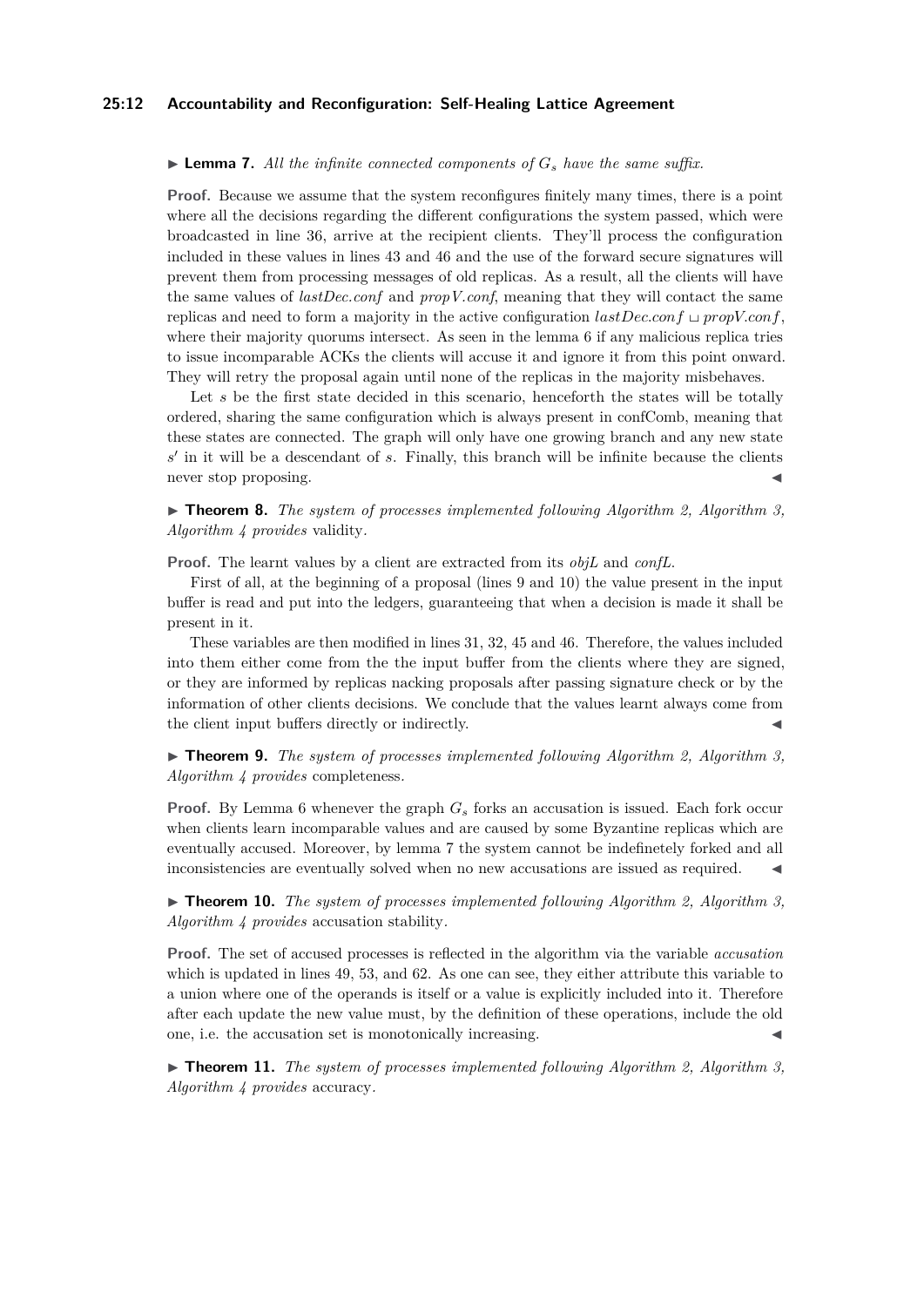**Proof.** An accusation can be issued in lines [27,](#page-6-9) [49](#page-7-14) and [53.](#page-7-5)

The first occurrence checks that an ACK was issued but the matching configuration proposal wasn't added by the replying replica as described in line [70](#page-8-9) meaning that this line was skipped.

On the second case the decision of incomparable values requires, as seen earlier in [Theorem 9](#page-11-1) that a replica acknowledged incomparable values, violating the behavior of benign replicas described by Lemma [5.](#page-10-0) Having two ACKs signed by the same process for incomparable values characterises an irrefutable proof and the replicas in it will be a non-empty subset of *M* because they deviated from the algorithm.

On the last case a replica will be caught providing fake signatures, which is by itself enough to accuse it as this is a clear deviation from the algorithm.

<span id="page-12-1"></span>▶ **Theorem 12.** *The system of processes implemented following Algorithm [2,](#page-6-0) Algorithm [3,](#page-7-0) Algorithm [4](#page-8-0) provides* authenticity*.*

**Proof.** Authenticity follows from our cryptographic assumptions and specially from three properties of the underlying system:

- Every message contains a signature;
- The signatures can be verified by a public function;
- No other process can sign on behalf of a correct process.  $\mathbf{r}$

▶ **Theorem 13.** *The system of processes implemented following Algorithm [2,](#page-6-0) Algorithm [3,](#page-7-0) Algorithm [4](#page-8-0) provides* agreement*.*

**Proof.** Agreement is a direct consequence of the dissemination of information implemented in the algorithm. Every accusation is broadcasted and every message containing an accusation is analysed and, if it holds, leads to the adoption of the information (line  $60$ ).

▶ **Theorem 14.** *The system of processes implemented following Algorithm [2,](#page-6-0) Algorithm [3,](#page-7-0) Algorithm [4](#page-8-0) is* alive*.*

**Proof.** After the system stops reconfiguring a client can eventually receive the last configuration learnt by the broadcast in line [36](#page-7-13) and then every client will contact active configurations. If a client then starts a proposal when receiving a value *v* in its input buffer, a majority of replicas in all active configurations shall eventually respond to this client, following our majority of correct replicas assumption in this scenario. From this point on, all decisions shall contain  $v$  as the last learnt configuration all clients contact will provide a majority of replicas that include *v*.

# <span id="page-12-0"></span>**5 Related Work**

**Accountability.** In security terms, accountability ensures that the actions of an entity can be traced solely to that entity. This supports non-repudiation, deterrence, fault detection, and after-action recovery. Distributed computing research has focused for many years on failure detection [\[10,](#page-15-9) [12,](#page-15-10) [22\]](#page-16-14), a close relative of accountability. By identifying faulty processes, failure detection helps the distributed computation to make progress in a safe way, but does not provide evidences of misbehaviors that can be verified by a third party. To the best of our knowledge, PeerReview [\[20\]](#page-16-2) was the first proposing a general solution to provide accountability as an add-on feature for any distributed protocol. In PeerReview each process in the system records messages in tamper-evident logs: an auditor can challenge a process,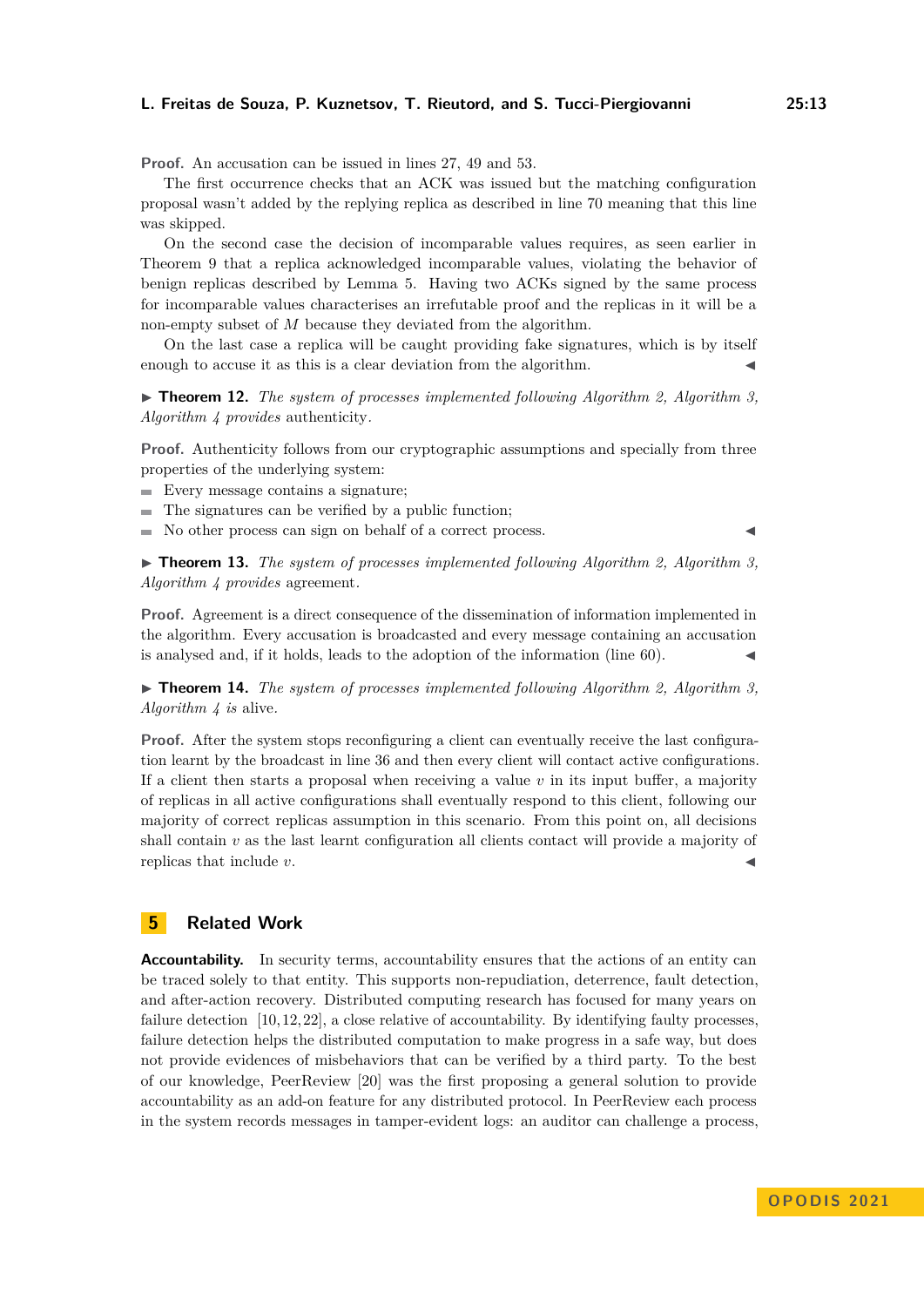## **25:14 Accountability and Reconfiguration: Self-Healing Lattice Agreement**

retrieve its logs, and simulate the original protocol to ensure that the process behaved correctly. By doing so, any observable deviating action can be traced back to at least one Byzantine process that was responsible for it. The main issue is that for an auditor to prove that a process is Byzantine it must receive a response to the challenge from the process. If no response is received, the auditor cannot determine whether the process is faulty or not. As a result, some Byzantine processes might be suspected forever and never proven guilty. This limitation is common to distributed protocols that are not designed to provide accountability.

Polygraph [\[11\]](#page-15-0) equips Byzantine Consensus with an accountability mechanism. As in our system, the very messages sent during the protocol execution carry the necessary information to construct a proof in case of Consensus agreement violation. This way, there is no need to query processes to collect evidences and construct a proof. Fairledger [\[25\]](#page-16-15) and LLB (Long-Lived Blockchain) [\[32\]](#page-16-16) are consensus-based state-machine replication protocols that are able to detect consistency violations in consensus instances and reconfigure themselves. In contrast, we do not rely on consensus for reconfiguration and propose a purely asynchronous accountable and reconfigurable service.

**Lattice agreement.** Attiya et al. [\[4\]](#page-15-4) introduced the (one-shot) lattice agreement abstraction and, in the shared-memory context, described a wait-free reduction of lattice agreement to atomic snapshot. Falerio et al. [\[14\]](#page-16-9) introduced the long-lived version of lattice agreement (adopted in this paper), called generalized lattice agreement, and described an asynchronous message-passing implementation of lattice agreement assuming a majority of correct processes. In the Byzantine failure model, Di Luna et al [\[27\]](#page-16-17) proposed for the first time a solution for Byzantine asynchronous generalized lattice agreement, later improved by [\[36\]](#page-17-2). All these algorithms propose a fault-tolerant approach where safety and liveness are guaranteed with  $f < n/3$  Byzantine processes and authenticated channels. In our accountability approach, liveness and recovery from safety violations are guaranteed with  $f < n/2$  Byzantine processes and authenticated channels.

**Asynchronous reconfiguration.** Dynastore [\[1\]](#page-15-2) was the first solution emulating a reconfigurable atomic read/write register without consensus: clients can asynchronously propose incremental additions or removals to the system configuration. Since proposals commute, concurrent proposals are collected together without the need of deciding on a total order. In [\[21\]](#page-16-6) it has been observed that asynchronous reconfiguration can be handled using an external reliable lattice-agreement object. Reconfigurable lattice agreement [\[23\]](#page-16-7) enables reconfigurable versions of a large class of objects and abstractions, including state-based CRDTs [\[33\]](#page-16-18), atomic-snapshot, max-register, conflict detector and commit-adopt.

In the Byzantine fault model, Dynamic Byzantine storage [\[3,](#page-15-11) [30\]](#page-16-19) allows a trusted *administrator* to issue ordered reconfiguration calls that might also change the set of replicas. More recently, [\[24\]](#page-16-8) describes a generic Byzantine fault-tolerant reconfigurable lattice agreement, implemented without assuming a trusted administrator.

The reconfiguration technique used in this paper takes inspiration from [\[23\]](#page-16-7) while been enriched with the use of forward-secure signatures as proposed in [\[24\]](#page-16-8) to protect the system from Byzantine replicas belonging to old configurations. Note that none of the cited work provide proof-of-misbehavior of Byzantine processes.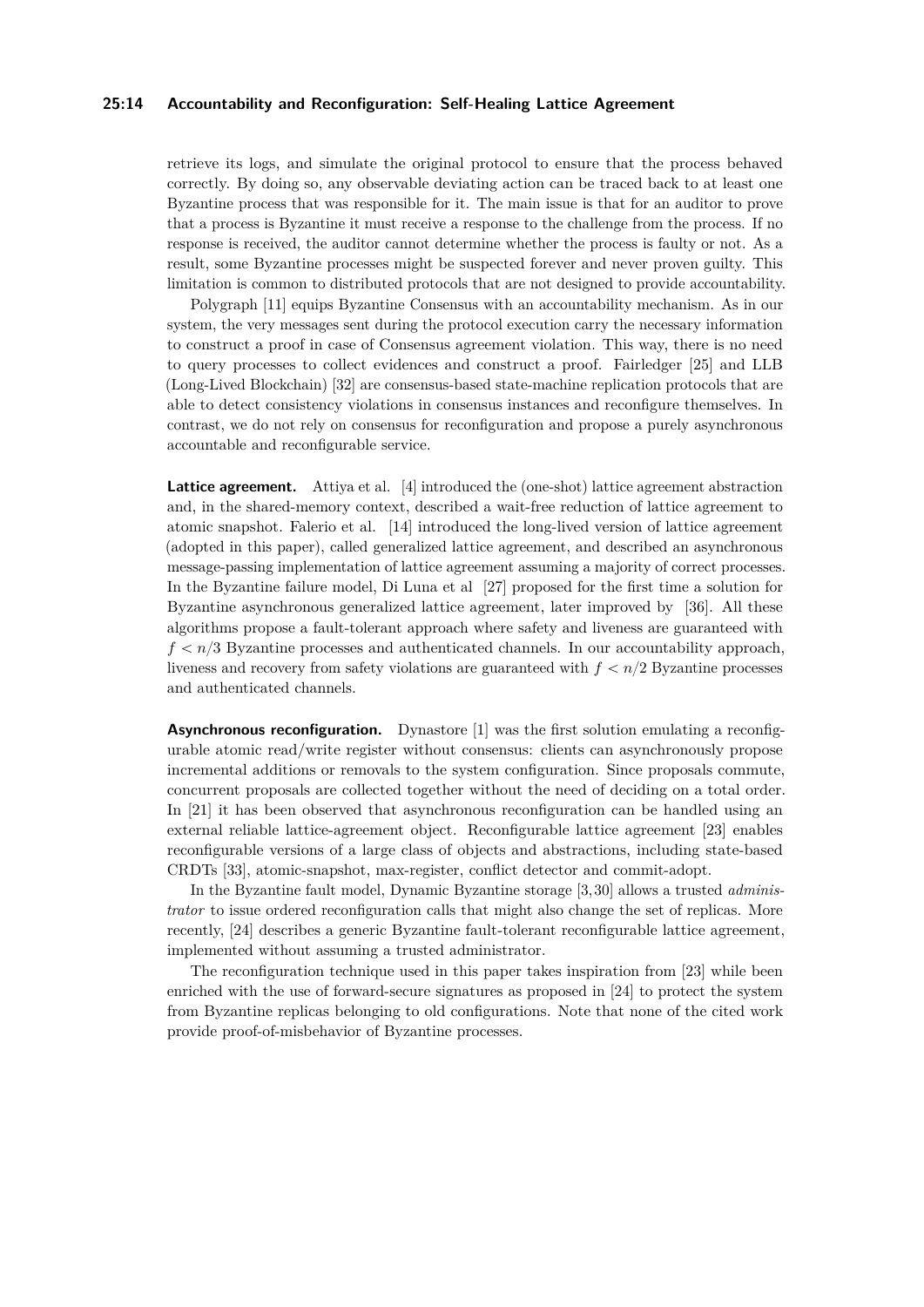# <span id="page-14-0"></span>**6 Concluding remarks**

In this paper, we propose the first design of an asynchronous replicated system that not only detects misbehavior that affects its safety properties, but is also able to mitigate misbehaving replicas by reconfiguration. Compare to earlier [\[16,](#page-16-5) [25\]](#page-16-15) and concurrent [\[32\]](#page-16-16) work, we do not employ consensus to agree on the evolving configurations. The algorithm described in this paper can be improved and generalized in multiple ways. Below we discuss some of them.

Garbage collection. In the current version of our algorithm, every process locally maintains a complete history of updates, and periodic reinitialization of the system is an important issue. In particular, it appears challenging to reinitialize the set of accusations, as a slow client may never be able to be convinced that a compromised replica is not trustful anymore. One may think, e.g., of a periodic instances of a consensus protocol among the clients to agree on the new initial system state, running in parallel with our algorithm. Altogether, periodic "truncation" of the ever-growing state in an asynchronous protocol remains an interesting question for the future work.

**Complexity.** Similar to earlier solutions of (generalized) lattice agreement [\[14,](#page-16-9) [23\]](#page-16-7), the latency of learning a value in our algorithm (in the number of asynchronous query-response rounds, assuming that the configuration does not change) is proportional to the number of concurrently proposed values. It remains unclear if there is an asymptotically faster algorithm. There are interesting solutions for *one-shot* Byzantine lattice agreement that take log *k* rounds for *k* proposed values [\[37\]](#page-17-3), but we do not have a comparable long-lived implementation.

For simplicity, in our algorithm, the sizes of messages grow linearly with the number of distinct values learnt by the clients. One can improve this by sending relative updates instead of complete histories in PROPOSE and DECISION messages. The size of ACK and NACK messages already grow much slower, as they use digests of corresponding proposals and only contain information about changes: in the case of ACKs, these changes consist of the pending configurations since last decision and in the case of NACKs – with respect to the proposed value the replica is responding to. An ACCUSATION message has asymptotic complexity of an ACK message. The issue of maintaining bounds on ever-growing message sizes is related to the more general question of garbage-collection and reinitialization.

**Clients: Byzantine and heavy.** Early proposals of quorum-based fault-tolerant storage systems typically assumed that clients are benign (see, e.g., [\[29\]](#page-16-11)). While the effect of Byzantine *writers* can be mitigated using erasure coding [\[17\]](#page-16-20) or voting [\[26\]](#page-16-21), it appears nontrivial to handle malicious reconfiguration requests. Indeed, a Byzantine client can block progress by plunging the system in constant reconfiguration, or break safety of the replicated data by rendering the system to a compromised configuration. How to handle such attacks is an intriguing challenge.

Assuming that the clients are benign enables assigning them with a major part of the total work. This results in linear message complexity: the replicas only passively respond to clients' queries.

Alternatively, we may follow earlier work on asynchronous Byzantine reconfiguration [\[24\]](#page-16-8), and assume an external *access control* mechanism ensuring that inputs from the clients (including reconfiguration calls) are "acceptable". In particular, the proposed configurations should satisfy the configuration availability condition (Section [3\)](#page-3-0): every combination of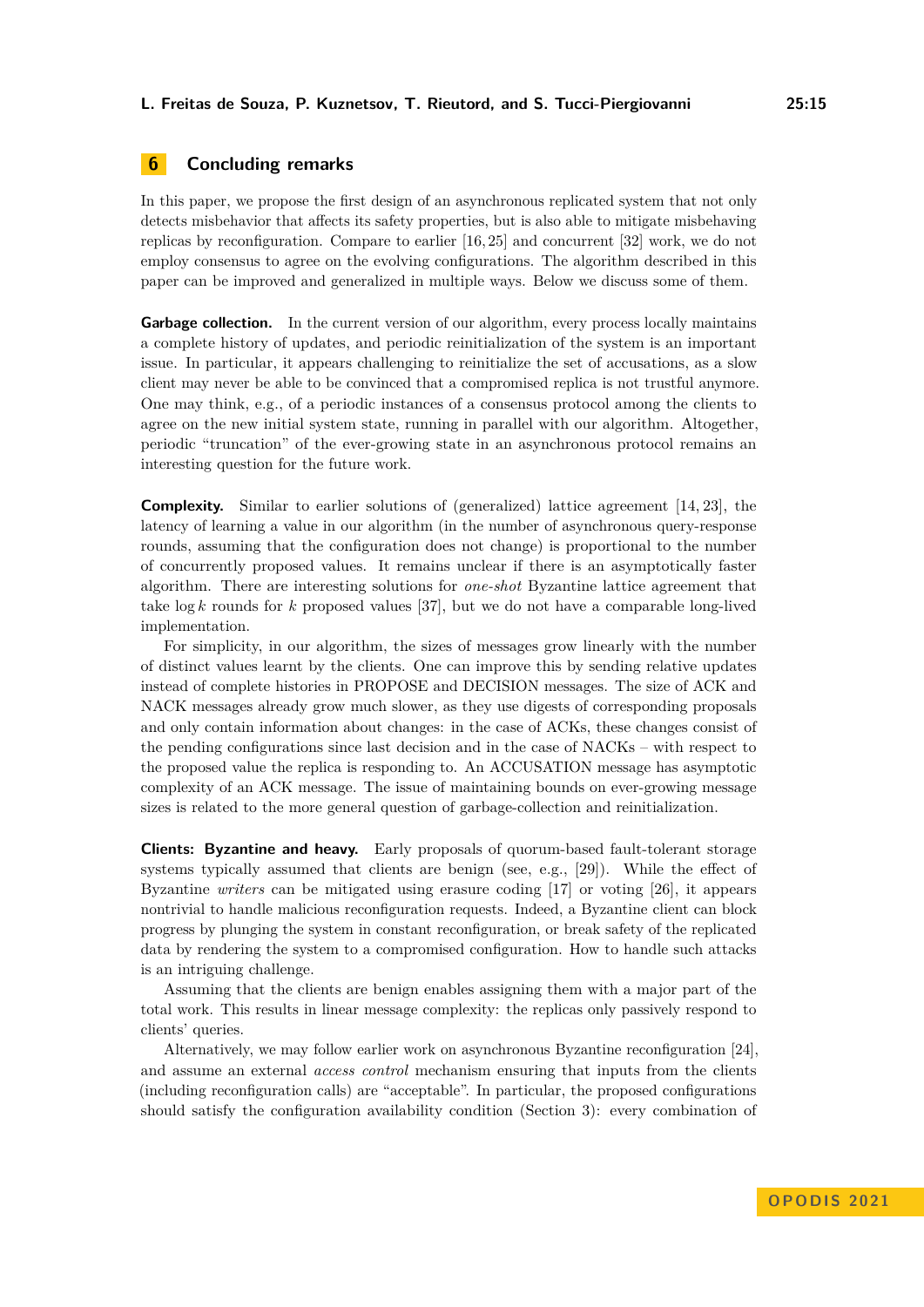## **25:16 Accountability and Reconfiguration: Self-Healing Lattice Agreement**

candidate configurations should contain enough correct replicas. Also, the access control mechanism should provide a verification procedure that would allow the third party to verify validity of reconfiguration requests. The clients are then only responsible for submitting valid to the set of replicas. The resulting algorithm will, however, likely to be more costly in terms of message complexity, as each reconfiguration will have to handle each of the valid requests.

Our algorithm can also be easily extended to accommodate partitions of the clients into (benign) administrators and (Byzantine-prone) users, along the lines of [\[25,](#page-16-15) [30\]](#page-16-19).

For completeness, in Appendix [A,](#page-17-1) we describe a specification and a corresponding implementation of a *one-shot* lattice agreement abstraction that assumes that both clients and replicas can be Byzantine. Our system is particularly well suited for the client-administrator approach as the reconfiguration requests are issued by the proposing entities (in this case an administrator) and not the entities maintaining the system (the replicas).

**Reconfiguration strategy.** In this paper, we delegated the task of choosing new configurations to the clients. The clients are free to reconfigure the system even if no new misbehaving replicas are detected. The only requirement we impose on the configurations proposed by the clients is that resulting configurations must remain available (Section [3\)](#page-3-0). But one may think of more explicit reconfiguration strategies. For example, each time a new misbehaving replica is detected, it is replaced with a new one taken from a "pool" of correct replicas (a similar approach is proposed in LLB [\[32\]](#page-16-16) for consensus-based reconfiguration).

#### **References**

- <span id="page-15-2"></span>**1** M. K. Aguilera, I. Keidar, D. Malkhi, and A. Shraer. Dynamic atomic storage without consensus. *J. ACM*, 58(2):7:1–7:32, 2011.
- <span id="page-15-3"></span>**2** E. Alchieri, A. Bessani, F. Greve, and J. da Silva Fraga. Efficient and modular consensus-free reconfiguration for fault-tolerant storage. In *OPODIS*, pages 26:1–26:17, 2017.
- <span id="page-15-11"></span>**3** L. Alvisi, D. Malkhi, E. Pierce, M. K. Reiter, and R. N. Wright. Dynamic byzantine quorum systems. In *Proceeding International Conference on Dependable Systems and Networks. DSN 2000*, pages 283–292. IEEE, 2000.
- <span id="page-15-4"></span>**4** H. Attiya, M. Herlihy, and O. Rachman. Atomic snapshots using lattice agreement. *Distributed Comput.*, 8(3):121–132, 1995.
- <span id="page-15-5"></span>**5** M. Bellare and S. K. Miner. A forward-secure digital signature scheme. In *Annual International Cryptology Conference*, pages 431–448. Springer, 1999.
- <span id="page-15-6"></span>**6** X. Boyen, H. Shacham, E. Shen, and B. Waters. Forward-secure signatures with untrusted update. In *Proceedings of the 13th ACM conference on Computer and communications security*, pages 191–200, 2006.
- <span id="page-15-7"></span>**7** G. Bracha. Asynchronous Byzantine agreement protocols. *Information and Computation*, 75(2):130–143, Nov. 1987.
- <span id="page-15-8"></span>**8** C. Cachin, R. Guerraoui, and L. Rodrigues. *Introduction to reliable and secure distributed programming*. Springer Science & Business Media, 2011.
- <span id="page-15-1"></span>**9** M. Castro and B. Liskov. Practical Byzantine fault tolerance and proactive recovery. *ACM Trans. Comput. Syst.*, 20(4):398–461, 2002.
- <span id="page-15-9"></span>**10** T. D. Chandra, V. Hadzilacos, and S. Toueg. The weakest failure detector for solving consensus. *Journal of the ACM*, 43(4):685–722, July 1996.
- <span id="page-15-0"></span>**11** P. Civit, S. Gilbert, and V. Gramoli. Polygraph: Accountable byzantine agreement. In *2021 IEEE 41st International Conference on Distributed Computing Systems (ICDCS)*, pages 403–413. IEEE, 2021.
- <span id="page-15-10"></span>**12** C. Delporte-Gallet, H. Fauconnier, R. Guerraoui, V. Hadzilacos, P. Koutnetzov, and S. Toueg. The weakest failure detectors to solve certain fundamental problems in distributed computing. In *Proceedings of the 23th ACM Symposium on Principles of Distributed Computing*, 2004.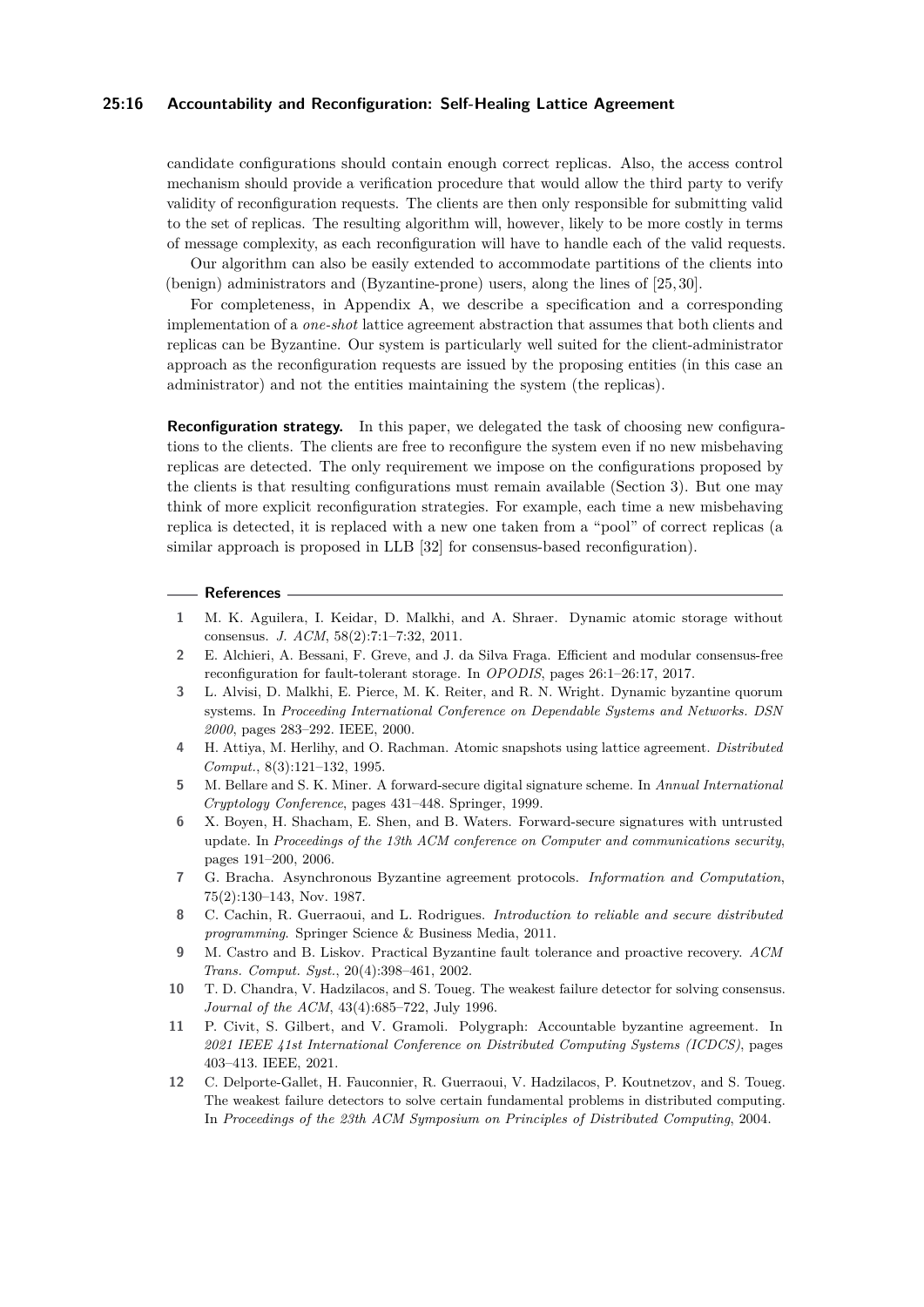- <span id="page-16-10"></span>**13** M. Drijvers, S. Gorbunov, G. Neven, and H. Wee. Pixel: Multi-signatures for consensus. In *29th USENIX Security Symposium (USENIX Security 20)*, Boston, MA, Aug. 2020. USENIX **Association**
- <span id="page-16-9"></span>**14** J. Faleiro, S. Rajamani, K. Rajan, G. Ramalingam, and K. Vaswani. Generalized lattice agreement. In *PODC*, pages 125–134, 2012.
- <span id="page-16-4"></span>**15** E. Gafni and D. Malkhi. Elastic configuration maintenance via a parsimonious speculating snapshot solution. In *DISC*, pages 140–153, 2015.
- <span id="page-16-5"></span>**16** S. Gilbert, N. A. Lynch, and A. A. Shvartsman. Rambo: a robust, reconfigurable atomic memory service for dynamic networks. *Distributed Comput.*, 23(4):225–272, 2010.
- <span id="page-16-20"></span>**17** G. R. Goodson, J. J. Wylie, G. R. Ganger, and M. K. Reiter. Efficient byzantine-tolerant erasure-coded storage. In *(DSN*, pages 135–144. IEEE Computer Society, 2004.
- <span id="page-16-0"></span>**18** A. Haeberlen and P. Kuznetsov. The Fault Detection Problem. In *Proceedings of the 13th International Conference on Principles of Distributed Systems (OPODIS'09)*, Dec. 2009.
- <span id="page-16-1"></span>**19** A. Haeberlen, P. Kuznetsov, and P. Druschel. The case for byzantine fault detection. In *Proceedings of the Second Workshop on Hot Topics in System Dependability (HotDep'06)*, Nov. 2006.
- <span id="page-16-2"></span>**20** A. Haeberlen, P. Kuznetsov, and P. Druschel. PeerReview: Practical accountability for distributed systems. In *Proceedings of the 21st ACM Symposium on Operating Systems Principles (SOSP'07)*, Oct. 2007.
- <span id="page-16-6"></span>**21** L. Jehl, R. Vitenberg, and H. Meling. Smartmerge: A new approach to reconfiguration for atomic storage. In *DISC*, pages 154–169, 2015.
- <span id="page-16-14"></span>**22** K. P. Kihlstrom, L. E. Moser, and P. M. Melliar-Smith. Byzantine fault detectors for solving consensus. *Comput. J.*, 46(1):16–35, 2003.
- <span id="page-16-7"></span>**23** P. Kuznetsov, T. Rieutord, and S. Tucci-Piergiovanni. Reconfigurable lattice agreement and applications. In *OPODIS*, 2019.
- <span id="page-16-8"></span>**24** P. Kuznetsov and A. Tonkikh. Asynchronous reconfiguration with byzantine failures. In H. Attiya, editor, *DISC*, volume 179 of *LIPIcs*, pages 27:1–27:17. Schloss Dagstuhl - Leibniz-Zentrum für Informatik, 2020.
- <span id="page-16-15"></span>**25** K. Lev-Ari, A. Spiegelman, I. Keidar, and D. Malkhi. Fairledger: A fair blockchain protocol for financial institutions. In *OPODIS*, volume 153 of *LIPIcs*, pages 4:1–4:17. Schloss Dagstuhl - Leibniz-Zentrum für Informatik, 2019.
- <span id="page-16-21"></span>**26** B. Liskov and R. Rodrigues. Tolerating byzantine faulty clients in a quorum system. In *ICDCS*, page 34. IEEE Computer Society, 2006.
- <span id="page-16-17"></span>**27** G. A. D. Luna, E. Anceaume, and L. Querzoni. Byzantine generalized lattice agreement. In *IPDPS*, pages 674–683. IEEE, 2020.
- <span id="page-16-12"></span>**28** T. Malkin, D. Micciancio, and S. Miner. Efficient generic forward-secure signatures with an unbounded number of time periods. In *International Conference on the Theory and Applications of Cryptographic Techniques*, pages 400–417. Springer, 2002.
- <span id="page-16-11"></span>**29** J. Martin, L. Alvisi, and M. Dahlin. Minimal byzantine storage. In D. Malkhi, editor, *DISC*, volume 2508 of *Lecture Notes in Computer Science*, pages 311–325. Springer, 2002.
- <span id="page-16-19"></span>**30** J.-P. Martin and L. Alvisi. A framework for dynamic byzantine storage. In *International Conference on Dependable Systems and Networks, 2004*, pages 325–334. IEEE, 2004.
- <span id="page-16-3"></span>**31** M. Pease, R. Shostak, and L. Lamport. Reaching agreement in the presence of faults. *Journal of the ACM*, 27(2):228–234, Apr. 1980.
- <span id="page-16-16"></span>**32** A. Ranchal-Pedrosa and V. Gramoli. Blockchain is dead, long live blockchain! accountable state machine replication for longlasting blockchain. *CoRR*, abs/2007.10541, 2020.
- <span id="page-16-18"></span>**33** M. Shapiro, N. M. Preguiça, C. Baquero, and M. Zawirski. Conflict-free replicated data types. In *SSS*, pages 386–400, 2011.
- <span id="page-16-13"></span>**34** A. Spiegelman and I. Keidar. On liveness of dynamic storage. In *Structural Information and Communication Complexity - 24th International Colloquium, SIROCCO 2017, Porquerolles, France, June 19-22, 2017, Revised Selected Papers*, pages 356–376, 2017.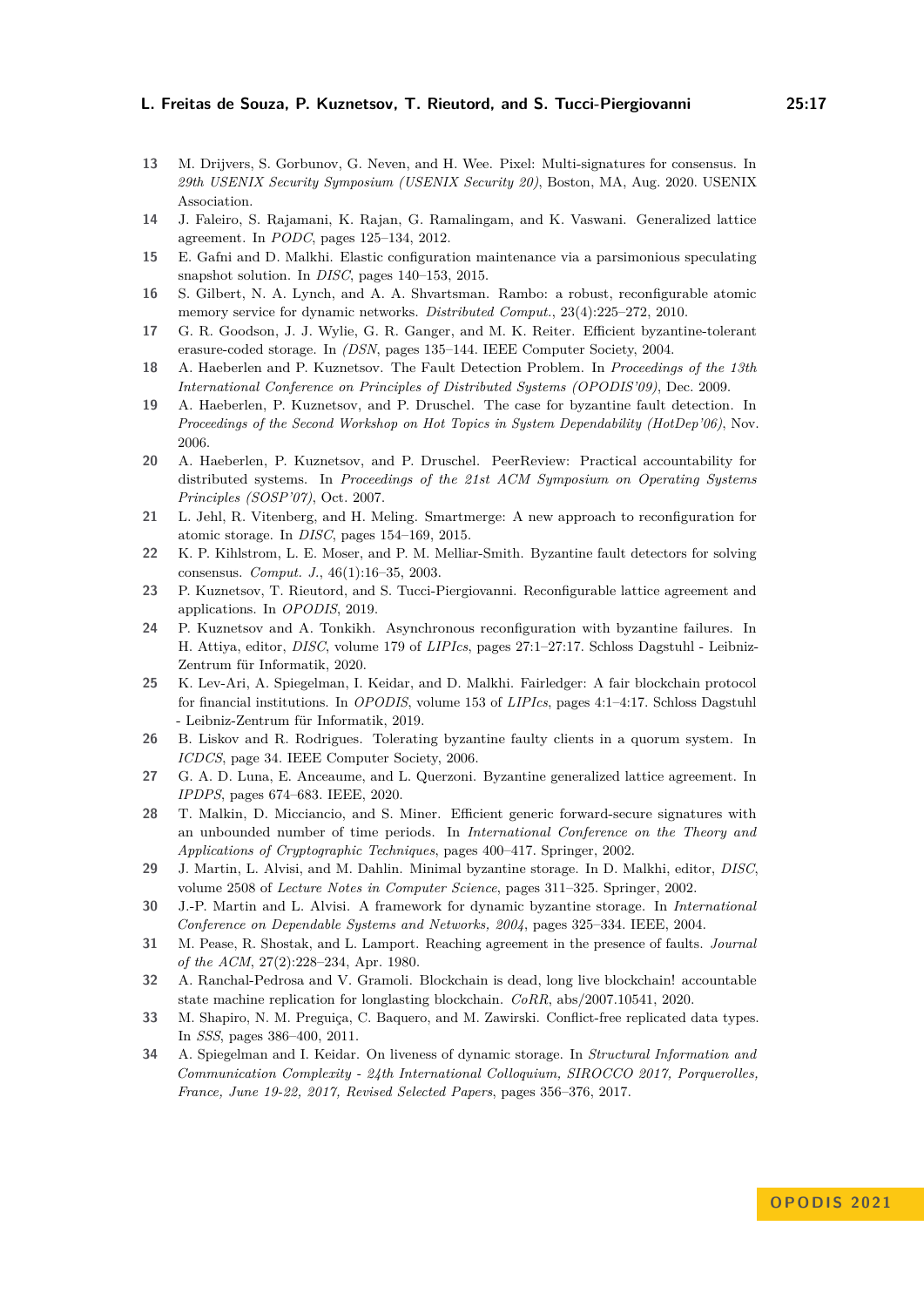### **25:18 Accountability and Reconfiguration: Self-Healing Lattice Agreement**

- <span id="page-17-0"></span>**35** A. Spiegelman, I. Keidar, and D. Malkhi. Dynamic reconfiguration: Abstraction and optimal asynchronous solution. In *DISC*, pages 40:1–40:15, 2017.
- <span id="page-17-2"></span>**36** X. Zheng and V. K. Garg. Byzantine lattice agreement in asynchronous systems. In *24th International Conference on Principles of Distributed Systems, OPODIS 2020, December 14-16, 2020, Strasbourg, France (Virtual Conference)*, pages 4:1–4:16. Schloss Dagstuhl - Leibniz-Zentrum für Informatik, 2020.
- <span id="page-17-3"></span>**37** X. Zheng and V. K. Garg. Byzantine lattice agreement in asynchronous systems. In Q. Bramas, R. Oshman, and P. Romano, editors, *OPODIS*, volume 184 of *LIPIcs*, pages 4:1–4:16, 2020.

# <span id="page-17-1"></span>**A Accountable Lattice Agreement with Byzantine Clients**

In this section, we discuss a *one-shot* static version of accountable lattice agreement that considers that both clients and replicas might be Byzantine.

# **A.1 Problem statement**

The *general accountable one-shot lattice agreement* (*A1LA*) abstraction, defined on a lattice  $(\mathcal{L}, \sqsubseteq)$ , takes, as a single input, an element in  $\mathcal L$  and produces, as an output, a pair of an element in L and a set of *accusations*. Again, an accusation is a pair  $(A, P)$  where  $A \subset \Pi$ and *P* is a *proof of misbehavior*. And we assume that the proof can be independently verified by a third party through a boolean map  $\text{verify-proof} : (2^{\Pi} \times \mathcal{P}) \to \{\text{true}, \text{false}\}.$ 

We say that this version is general because both clients and replicas can be malicious. The system contains N replicas where a majority of them are correct. Let  $U \subseteq B$  be the finite set of benign clients that proposed values in that run, and let *u<sup>i</sup>* denote the value proposed by a process  $p_i \in U$ . Let  $V_B$  and  $V_C$  be the sets of, respectively, benign and correct clients that learned values in that run, and let  $v_i$  denote the value learned by a process  $p_i \in V_B$ (obviously,  $V_C \subseteq V_B \subseteq U$ ). The A1LA abstraction satisfies the following properties:

**Validity.** The value learnt by a benign client  $c_i$  with input value  $u_i$  is a join of values proposed by clients in *U* (including  $c_i$ ), at most |*M*| values coming from *M*, and  $u_i$ :

 $\forall c_i \in V_B : u_i \subseteq v_i \land v_i \subseteq \sqcup (\{u_j | c_j \in U\} \cup F), F \subseteq \mathcal{L}, |F| \leq |M|.$ 

**Consistency.** Either the values learned by the correct clients are totally ordered:

 $\forall c_i, c_j \in V_C : v_i \sqsubseteq v_j \lor v_i \sqsubseteq v_j$ .

or every correct process eventually accuses a set of processes.

**Accuracy.** If a benign process *p<sup>i</sup>* accuses *A* (with *P*), then *A* is a subset of *M* and *P*  $\blacksquare$ contains a proof against each process in *A*.

 $\forall p_i \in B, A \subseteq M \land verify\text{-}proof}(A, P)$ 

- **Authenticity.** It is computationally infeasible to construct  $A \cap B \neq \emptyset$  and  $P \in \mathcal{P}$  such  $\equiv$ that *verify-proof* $(A, P) = true$ .
- Liveness. If a correct client proposes a value, it eventually learns a value or accuses a  $\blacksquare$ set of processes.

One can see that a benign client can accuse a set of processes only if there is at least one Malicious process  $(M \neq \emptyset)$  and in the absence of malicious processes no proofs of misbehavior are created. The Consistency property guarantees that either *correct* clients learn comparable values or some malicious process will be accused. Notice that we cannot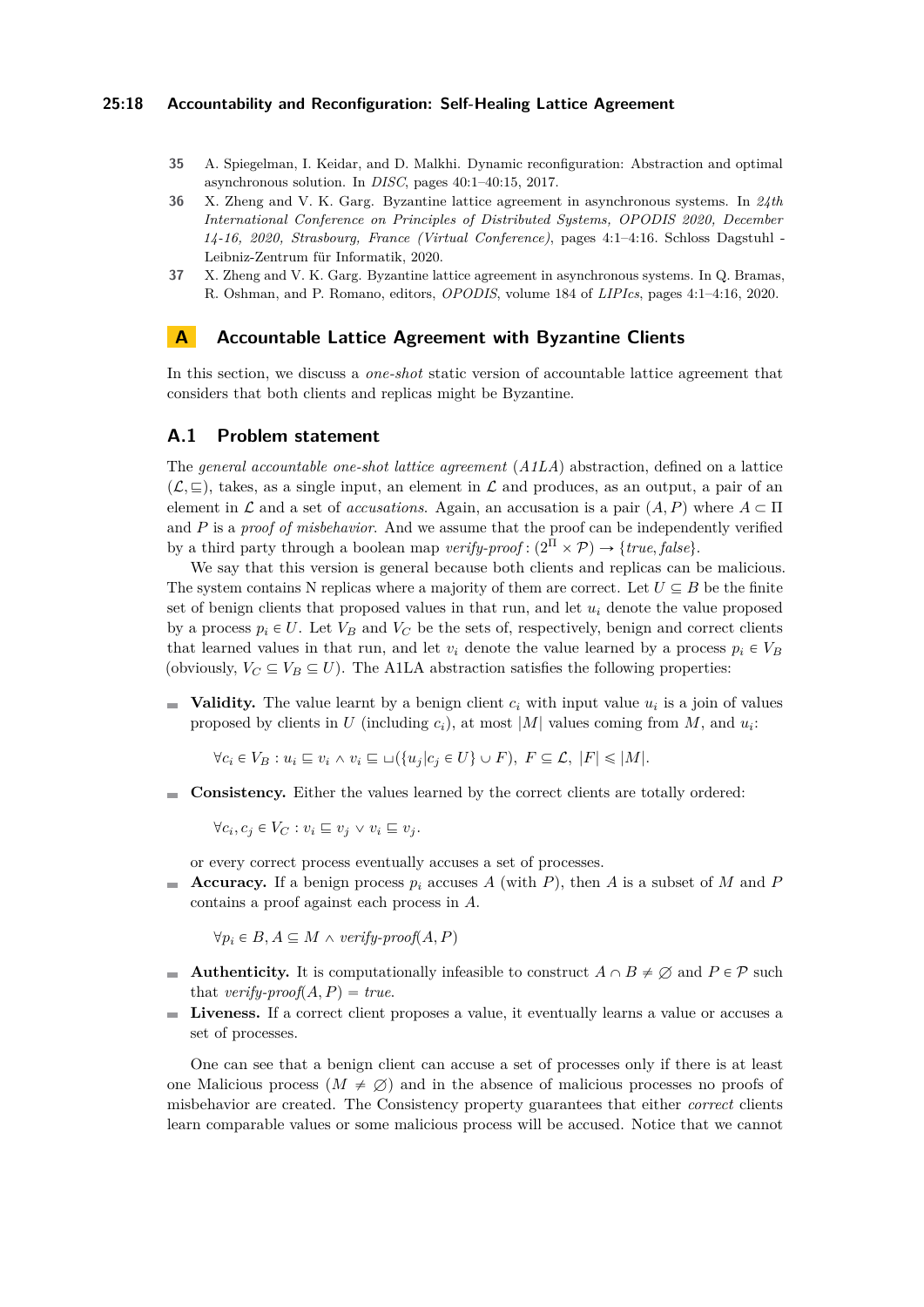avoid executions in which a *Benign* but not correct client learns a value that is inconsistent with a value learnt by another benign client if there are malicious processes without issuing accusations.

# **A.2 The algorithm**

Our solution to A1LA is presented in Algorithm [5,](#page-19-0) Algorithm [6](#page-20-0) and Algorithm [7.](#page-20-1) As before, each method is executed in its entirety without being interrupted. Each client might be in an *active* state where it proposes values and takes steps towards learning something new, re-proposing if necessary or in a *passive* state where it only reacts to other client proposals. On start-up clients that receive input values from the application sign them and put them to their input ledgers (line [84\)](#page-19-1) and proceed to propose it to the system by multicasting [\(91\)](#page-19-2).

When a replica receives a proposal with a ledger, it extracts the proposed value by the other process merging the new inputs to its own ledger [\(117\)](#page-20-2). Before treating the ledger a verification is made to guarantee its integrity [\(113\)](#page-20-3). Once the message is validated, there might be inconsistencies in the ledger introduced by malicious processes that tried to insert more than one value in the system and an accusation might be issued [\(118\)](#page-20-4). Otherwise the ledger is consistent and an ACK can then be produced if the proposal comprises the previously received ones [\(126\)](#page-20-5), otherwise a NACK shall be sent informing the proposer of values that it didn't include in its proposal via a complement to its ledger [\(130\)](#page-20-6).

Received ACKs are discarded if they correspond to old proposals, or if they come from a process whose ACK has already been accounted in the current proposal, or if they don't match the proposed value they were sent for. Note that the latter is in itself a sign of byzantine behavior but doesn't constitute an irrefutable proof of misbehavior as the conflicting messages, i.e. the proposal and the ACK, are signed by different processes. When the ACK is valid it is included in the *ackL* [\(97\)](#page-19-3) and the respective counter is incremented [\(98\)](#page-19-4). Similarly, outdated NACKs are ignored when received, as well as empty ledgers, ledgers who don't include new values [\(101\)](#page-19-5). Once the ledger is validated, the proposed value is set to include the information patch [\(87\)](#page-19-6) and the counter of NACKs is incremented [\(103\)](#page-19-7).

After a client has received responses from at least a majority of replicas [\(99](#page-19-8) and [104\)](#page-19-9) for its proposal it proceeds to evaluate if it can decide on a value or not, in case it has not accused any malicious processes along the way. If a NACK has been received, it tries to learn its new proposal [\(92\)](#page-19-10) which includes the missing values in the previous attempt, otherwise it decides upon its proposal and broadcasts it alongside the ledger of ACKs it has collected [\(96\)](#page-19-11). At this point clients who are proposing incomparable values to the one decided check the ACKs they received so far as byzantine processes can lead the system to decide incomparable values by issuing contradictory ACKs for different processes, which can be detected at this point and lead to their accusation [\(110\)](#page-20-7).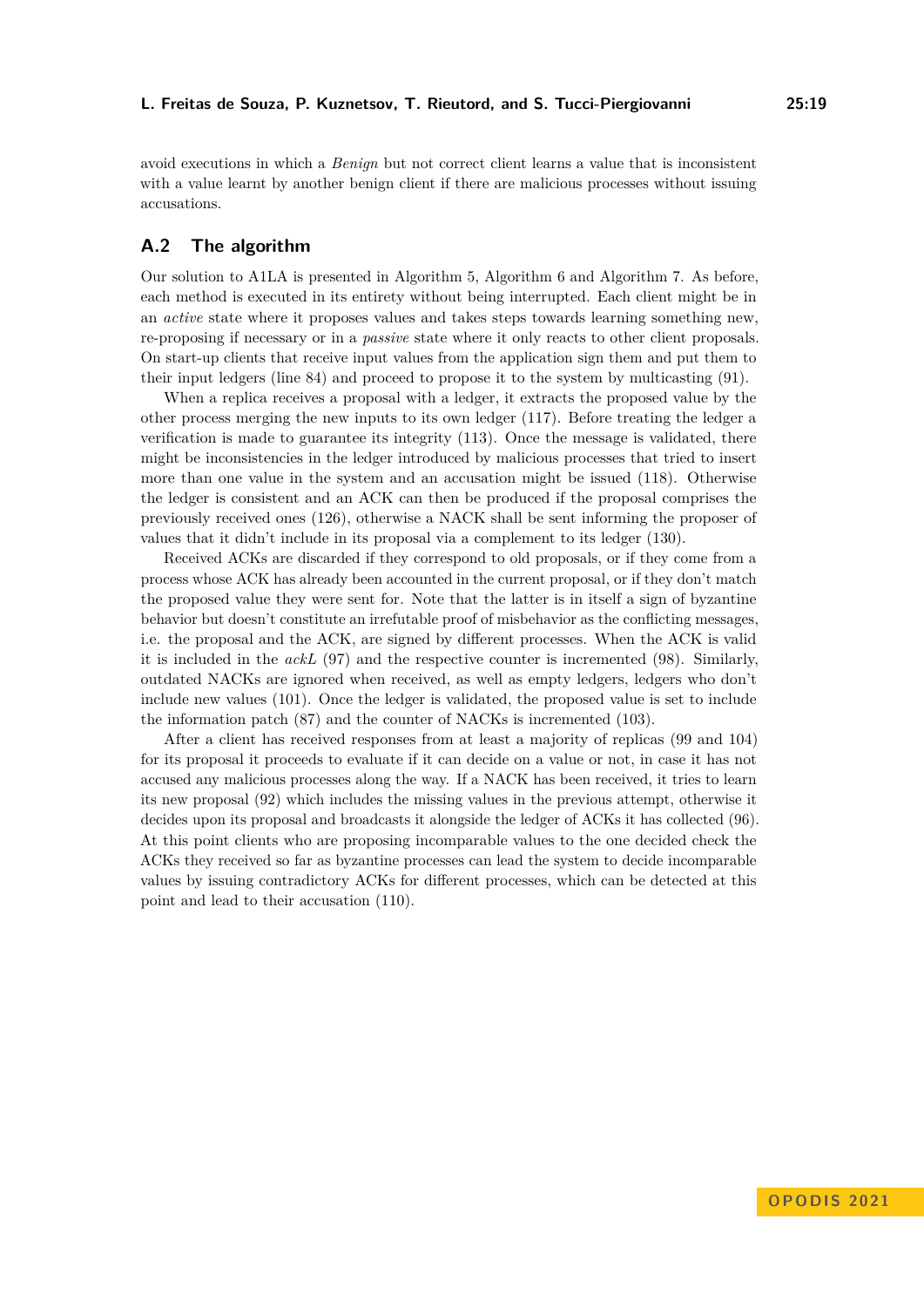## **25:20 Accountability and Reconfiguration: Self-Healing Lattice Agreement**

**Algorithm 5** Accountable One-Shot Lattice Agreement: Code for client *c* part 1.

<span id="page-19-6"></span><span id="page-19-1"></span>**Local variables:** *status*, initially passive { *Boolean for the current state: passive or active* } *ackCnt*, initially 0 { *The number of* acks *received for the active proposal* } *nackCnt*, initially 0 { *The number of* nacks *received for the active proposal* }  $activePropNb$ , initially  $-1$  { *The number of nacks received for the active proposal* } *propV*, initially  $\perp$  { *The value being proposed* } *inL*, initially empty { KV table (ledger) init. w/ proposed values signed by their originators } *ackL*, initially empty { *Key value table holding received signed acks by replicas* } **Input:** *initV* { *Value initially proposed by the process, provided by external source* } **Outputs:** *outV*, initially  $\perp$  { *Value learnt by the client* }  $accusation$ , initially  $\varnothing$  { *Proofs of misbehavior gathered* } **upon** *startup* **if**  $initV \neq \perp$  $_{83}$  *prop*  $V := initV$ <sup>84</sup> include *signed initV* to *inL* <sup>85</sup> Propose **operation** *Propose*  $s<sub>6</sub>$  *status* := *active*  $\text{for } p \text{ to } V := \text{extractLedger}(\text{inL}, c)$ 88  $activePropNb := activePropNb + 1$ <sup>89</sup> clear *ackL*  $\int$ 90  $ackCnt := nackCnt := 0$  $\text{y1}$  *multicast*  $\langle PROPOSAL, (inL, activePropNb) \rangle$  to *Servers* **operation** *EvaluateDecision*  $\int$  **if**  $\textit{nackCont} > 0$  **then** Propose <sup>93</sup> **else**  $\partial^{4}$  *out V* := *propV* 95 *status* := *passive* 96 *multicast*  $\langle DECISION, (outV, ackL) \rangle$  to *Servers* **upon** *receive*  $\langle ACK, (propV, activePropNb) \rangle$ from given replica *r* AND  $r \notin ackL$  *status* = *active* <sup>97</sup> append *q*'s ack to *ackL* 98  $ackCnt := ackCnt + 1$ 99 **if**  $ackCnt + nackCnt \geq \lceil \frac{N+1}{2} \rceil$  then EvaluateDecision **upon** *receive*  $\langle NACK, (\Delta Ledger, activePropNb) \rangle$  from process *q* AND *status* = *active* AND  $\Delta$ *Ledger*  $\neq \emptyset$  $\Delta Value = extractLedger(\Delta Ledger, q)$  $101$  **if**  $\Delta$ *Value* ⊑ *propV* **return** 

```
_{102} inL := inL \cup (inL')
```

```
103 nackCnt := nackCnt + 1
```
<span id="page-19-9"></span>104 **if**  $ackCnt + \textit{nackCnt} \geq \lceil \frac{N+1}{2} \rceil$  then EvaluateDecision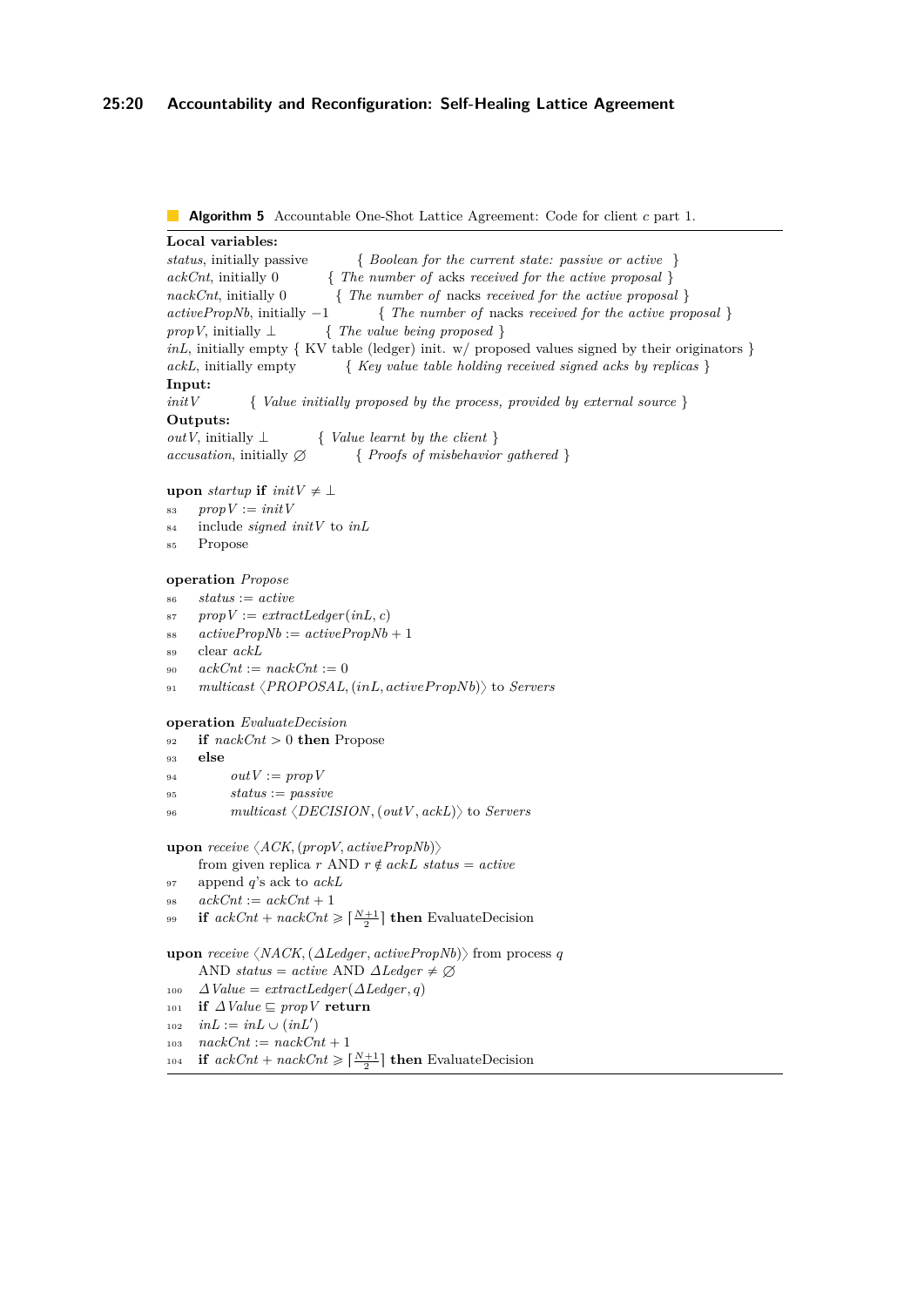**Algorithm 6** Accountable One-Shot Lattice Agreement: Code for client *c* part 2.

```
upon receive \langle DECISION, (outV', ackL') \rangle from process q
105 if \exists (p, v) \in ackL'|v \neq outV'106 accusation := accusation \cup \{(q, DECISION)\}107 status = passive
108 return
109 if outV' \nsubseteq propV \&\& propV \nsubseteq outV' then
110 let M = \{m | m \in ackL \&\& ackL'\} do
for each m \in M do include (b, \{ackackL[b], ackL'[b]\}) to accusation
112 if |M| > 0 then status := passive
operation extractLedger (inL<sup>1</sup>, sender)
113 if \exists process p \in inL' with invalid signature then
\text{arccusation} := \text{accusation} \cup \{(\text{sender}, \text{getPropNACKMSG}(\text{inL}')\}_115 status := passive116 return \varnothing_{117} inL'' := inL \cup (inL')118 let M = \{m | m \in inL'' \&\&\ |inL''[m]|>1\} do
foreach m \in M do include (m, getPropNACKMSG(inL''[m])) to accusation
_120 status := passive121 return \varnothing122 let receivedValue = \sqcup[v]\exists p, inL'[p] = v]123 return receivedValue
```
#### <span id="page-20-14"></span><span id="page-20-9"></span><span id="page-20-4"></span><span id="page-20-2"></span>**Algorithm 7** Accountable One-Shot Lattice Agreement: Code for replica *r*.

```
Local variables:
inL, initially empty
        { Key value table holding initially proposed values signed by their originators }
repV initially \perp { Value held by the replica }
accusation, initially \varnothing { Proofs of misbehavior gathered by the replica }
upon receive \langle PROPOSAL, (inL', activePropNb')\rangle from process q
\text{prop } V' := \text{extractLedger}( \text{inL}')125 if repV \sqsubseteq propV' then
126 send \langle ACK, (propV', activePropNb')\rangle to q
```

```
\exp V := \text{prop } V'128 else
\mathit{rep} V := \mathit{rep} V \sqcup \mathit{prop} V'130 send \langle NACK, (inL - inL', activePropNb') \rangle to q
```
<span id="page-20-6"></span> $o$ **peration**  $extractLedge (inL', sender)$ { Identitical to client operation with the same name without lines [115](#page-20-8) and [120](#page-20-9) }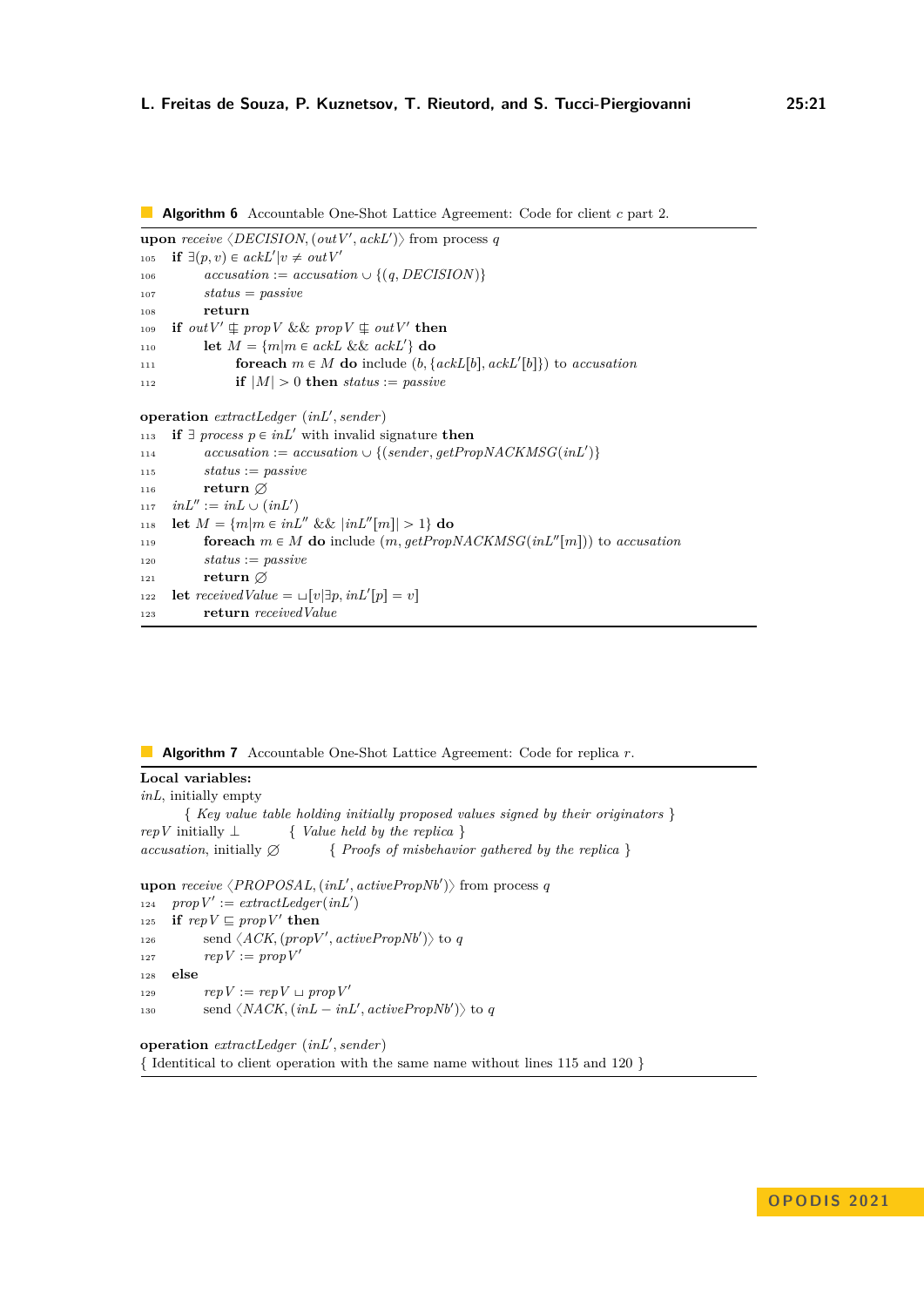## **25:22 Accountability and Reconfiguration: Self-Healing Lattice Agreement**

# **A.3 Correctness**

We claim that the algorithm presented in Algorithm [5,](#page-19-0) Algorithm [6](#page-20-0) and Algorithm [7](#page-20-1) solves the General Accountable One-Shot Lattice Agreement.

<span id="page-21-1"></span> $\blacktriangleright$  **Lemma 15.** At every benign process, the variable propV is monotonically increasing.

**Proof.** The variable is updated only in line [87.](#page-19-6) As one can see, it is a join operation where one of the operands is the previous value, hence the new value by definition contains the old  $value.$   $\triangleleft$ 

<span id="page-21-2"></span>▶ **Lemma 16.** *If a benign process p learns a value v, then v cannot contain two or more values signed by the same process.*

**Proof.** A process adds values to its proposal *propV*, when it receives a *nack* response. The insertion is then subject to verification following line [118.](#page-20-4) Process *p* will only proceed to a deciding a value if the list comprehension yields an empty list, in which case there is at most one value introduced on its proposal per process in the system.

<span id="page-21-0"></span> $\blacktriangleright$  **Lemma 17.** At every benign process, the variable repV is monotonically increasing.

**Proof.** The variable is updated in lines [127](#page-20-10) and [129.](#page-20-11) The first update assigns to this variable a new value which has passed the test in line [125,](#page-20-12) so the new value contains the old one. Similarly to  $propV$ , the second update is a join where one of the operands is the old value, so the new value must contain the old one.

<span id="page-21-3"></span>▶ **Theorem 18.** *The Algorithm presented in Algorithm [5,](#page-19-0) Algorithm [6](#page-20-0) and Algorithm [7](#page-20-1) provides* consistency*.*

**Proof.** Suppose, by contradiction, that two benign processes  $p$  and  $q$  learned two incomparable values  $v'$  and  $v''$ . The majority that acknowledged  $v'$  at  $p$  must intersect with the majority that acknowledged  $v''$  at  $q$ . Let  $r$  be any process in the intersection. If  $r$  is not Byzantine then by Lemma [17,](#page-21-0) *v'* and *v''* must be comparable and *consistency* will hold.

Otherwise, *r* must have acked incomparable values, which shall be detected in line [110](#page-20-7) meaning that the processes that output incomparable values will accuse  $r$ .

<span id="page-21-4"></span>▶ **Theorem 19.** *The Algorithm presented in Algorithm [5,](#page-19-0) Algorithm [6](#page-20-0) and Algorithm [7](#page-20-1) provides* validity*.*

**Proof.** The inclusion of the process own proposal follows from Lemma [15](#page-21-1) with the initialisation of *propV* to *initV*, remarking that *outV* is but one of the values taken by *propV*.

As for the cap on the number of values coming from byzantine processes, suppose that there are at least  $|M| + c$ , where  $c \in \mathbb{N}^*$ , values coming from byzantine processes. It means that at least one byzantine process *b* signed two or more initial values that are output by a benign process. Because of Lemma [16,](#page-21-2) this is impossible.

<span id="page-21-5"></span>▶ **Theorem 20.** *The Algorithm presented in Algorithm [5,](#page-19-0) Algorithm [6](#page-20-0) and Algorithm [7](#page-20-1) provides* accuracy*.*

**Proof.** An accusation can be issued in lines [114,](#page-20-13) [119,](#page-20-14) [111.](#page-20-15)

On the first case it will have a proposal signed by a process which doesn't hold valid signed origins for its values. One of the values can come from the process itself, in which case a benign process would have signed it and put in its ledger on the initialisation. The other values must come through NACKs that also provide signed origins obtained in line [117](#page-20-2)